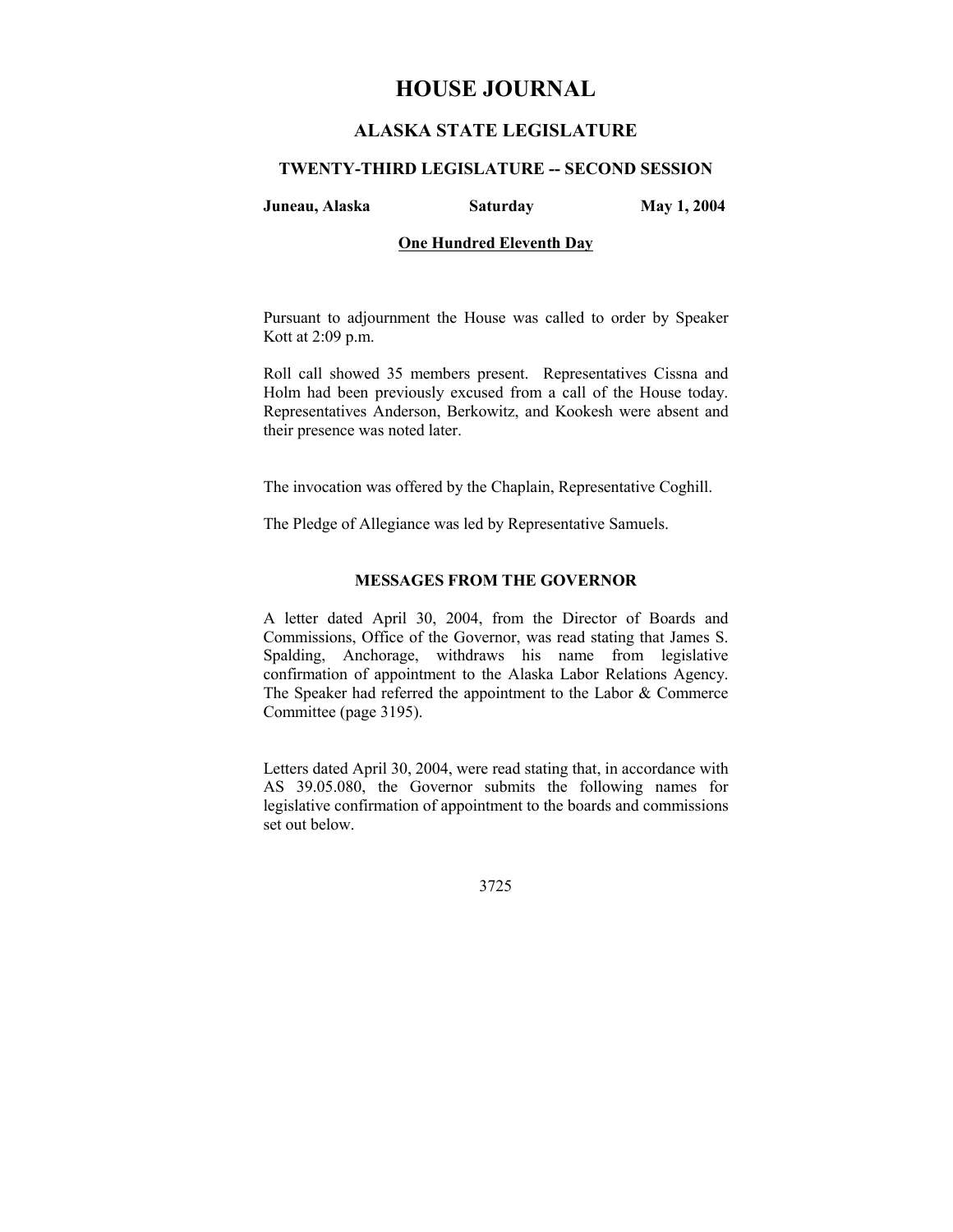The Speaker referred the following to the Health, Education & Social Services Committee:

# **Board of Dispensing Opticians**

 Mr. Larry E. Harper - Anchorage Appointed: 6/14/2000 Reappointed: 4/30/2004 Term Expires: 3/1/2008

## **Board of Certified Direct-Entry Midwives**

 Ms. Dana L. Brown - Fairbanks Appointed: 1/19/2000 Reappointed: 4/30/2004 Term Expires: 3/1/2008

 Ms. Sharon K. Evans - Palmer Appointed: 3/27/2001 Reappointed: 4/30/2004 Term Expires: 3/1/2008

# **Board of Examiners in Optometry**

 Dr. Jill Geering Matheson - Juneau Appointed: 4/30/2004 Term Expires: 3/1/2008

 Dr. Jeff Gonnason - Anchorage Appointed: 4/30/2004 Term Expires: 3/1/2007

The Speaker referred the following to the Labor & Commerce Committee:

#### **Board of Marine Pilots**

 Mr. Jack G. Poulson, Esq. - Juneau Appointed: 6/7/2001 Reappointed: 3/24/2004 Term Expires: 3/1/2008

The Speaker referred the following to the Resources Committee:

## **Board of Game**

 Mr. Michael R. Fleagle - McGrath Appointed: 1/21/2003 Reappointed: 4/30/2004 Term Expires: 3/1/2007

Resumes for the appointments are on file in the Chief Clerk's office.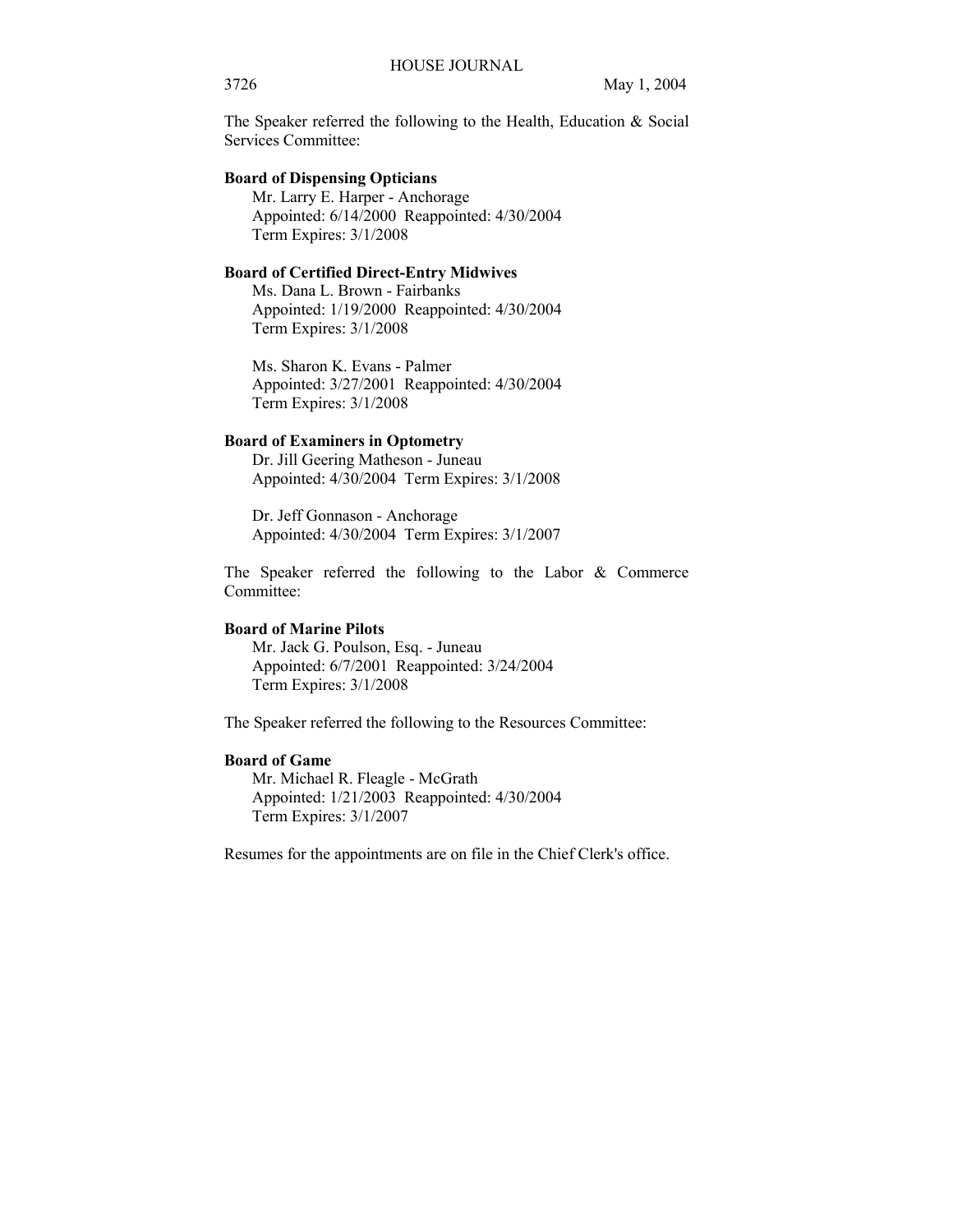# **MESSAGES FROM THE SENATE**

Messages dated April 22, 26, 27, and 29, 2004, were read stating the Senate has passed the following and they are transmitted for consideration:

# **FIRST READING AND REFERENCE OF SENATE BILLS**

# **SB 69**

CS FOR SENATE BILL NO. 69(RES) by the Senate Resources Committee, entitled:

"An Act relating to participation in matters before the Board of Fisheries by members of the board; and providing for an effective date."

was read the first time and referred to the House Special Committee on Fisheries and the Resources Committee.

#### **SB 297**

CS FOR SENATE BILL NO. 297(RES) by the Senate Resources Committee, entitled:

"An Act relating to bear predation management and the donation and sale of bear hides and skulls."

was read the first time and referred to the State Affairs and Resources Committees.

#### **SB 365**

CS FOR SENATE BILL NO. 365(FIN) by the Senate Finance Committee, entitled:

"An Act relating to the regulation of speech-language pathologist assistants; and providing for an effective date."

was read the first time and referred to the Labor & Commerce and Finance Committees.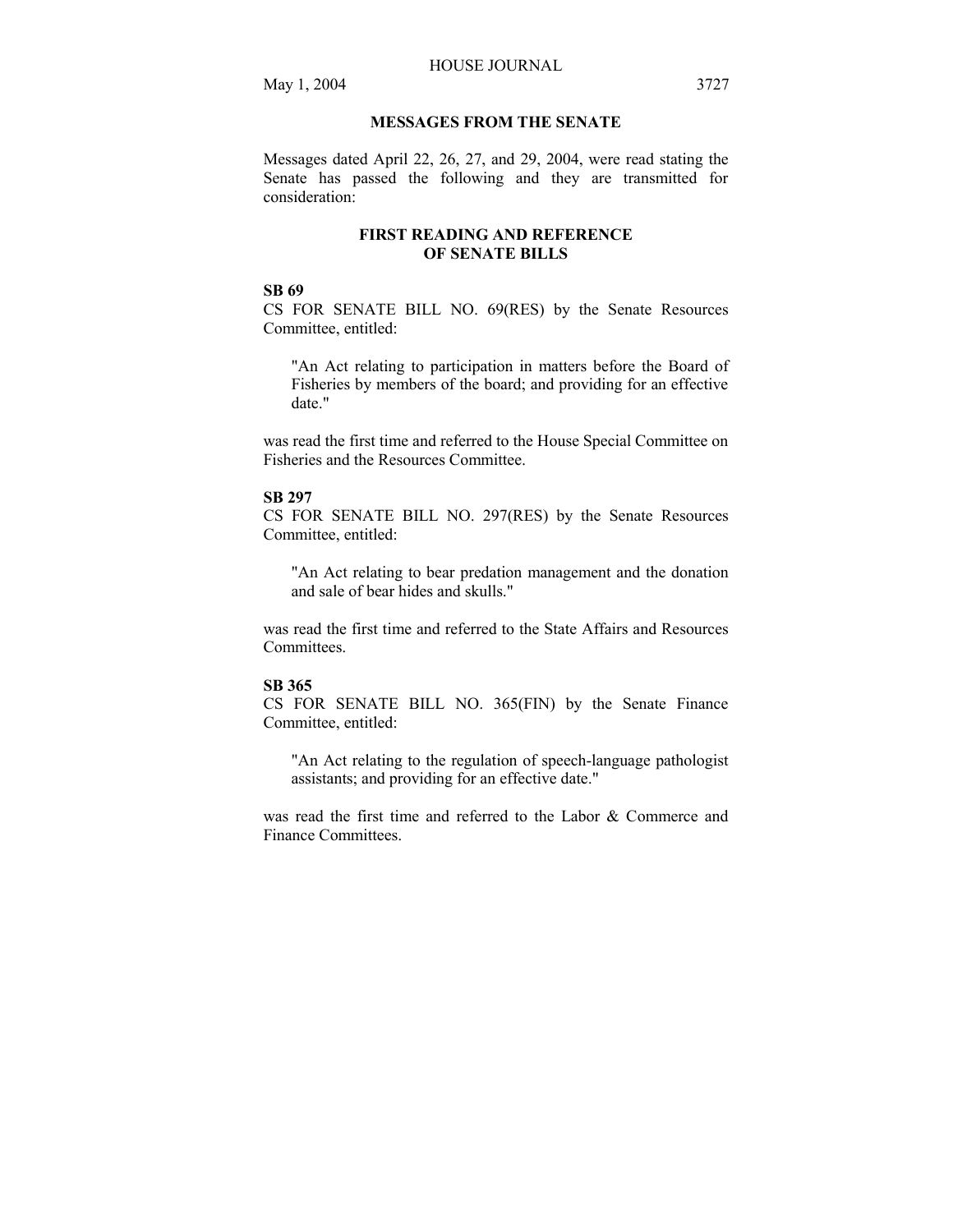#### **SB 389**

SENATE BILL NO. 389 by the Senate Labor & Commerce Committee, entitled:

"An Act relating to the conversion of certain corporations to limited liability companies; and providing for an effective date."

was read the first time and referred to the Labor & Commerce and Finance Committees.

# **REPORTS OF STANDING COMMITTEES**

# **HB 40**

The State Affairs Committee has considered:

HOUSE BILL NO. 40 "An Act relating to issuance of a driver's license."

and recommends it be replaced with:

CS FOR HOUSE BILL NO. 40(STA) "An Act relating to issuance of identification cards and to issuance of driver's licenses."

The report was signed by Representative Weyhrauch, Chair, with the following individual recommendations:

Do pass (1): Lynn

Do not pass (1): Seaton

No recommendation (3): Gruenberg, Holm, Weyhrauch

The following fiscal note(s) apply to CSHB 40(STA):

2. Zero, Dept. of Administration

HB 40 was referred to the Rules Committee for placement on the calendar.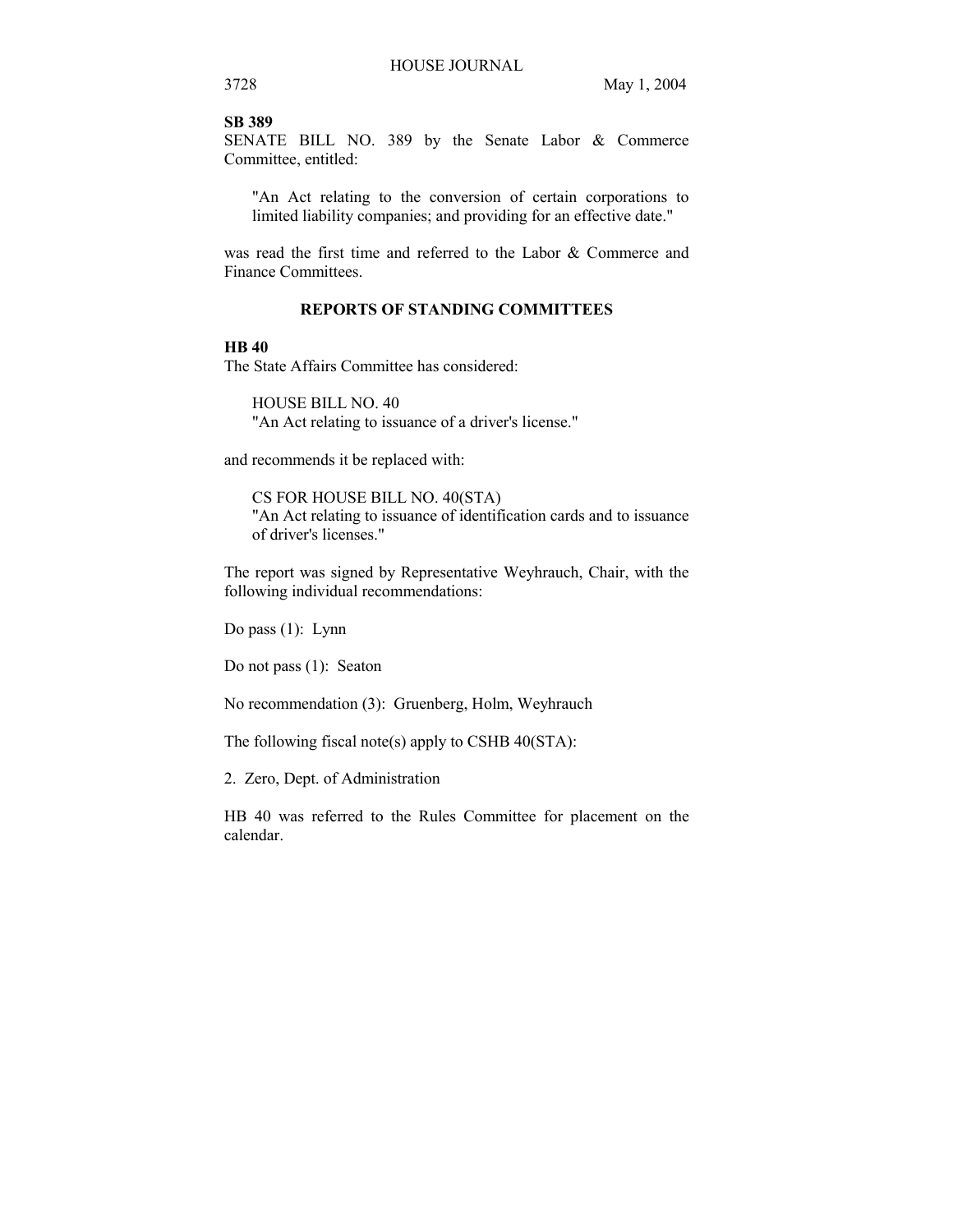## **HB 461**

The State Affairs Committee has considered:

HOUSE BILL NO. 461

"An Act relating to enhanced 911 surcharges and to emergency services dispatch systems of municipalities, certain villages, and public corporations established by municipalities."

and recommends it be replaced with:

CS FOR HOUSE BILL NO. 461(STA) "An Act relating to enhanced 911 surcharges and to 911 and emergency services dispatch systems."

The report was signed by Representative Weyhrauch, Chair, with the following individual recommendations:

Do pass (3): Seaton, Lynn, Holm

No recommendation ( 2): Gruenberg, Weyhrauch

A House State Affairs Committee letter of intent for CSHB 461(STA), signed by Representative Weyhrauch, Chair, follows:

"It is the intent of the House State Affairs Committee that a Statewide '911' Coordinator be established to coordinate and facilitate the implementation and operation of enhanced 911 emergency communications systems throughout the state and enable the receipt of federal funds."

The following fiscal note(s) apply to CSHB 461(STA):

1. Zero, Dept. of Community & Economic Development

HB 461 was referred to the Rules Committee for placement on the calendar.

#### **HB 523**

The State Affairs Committee has considered: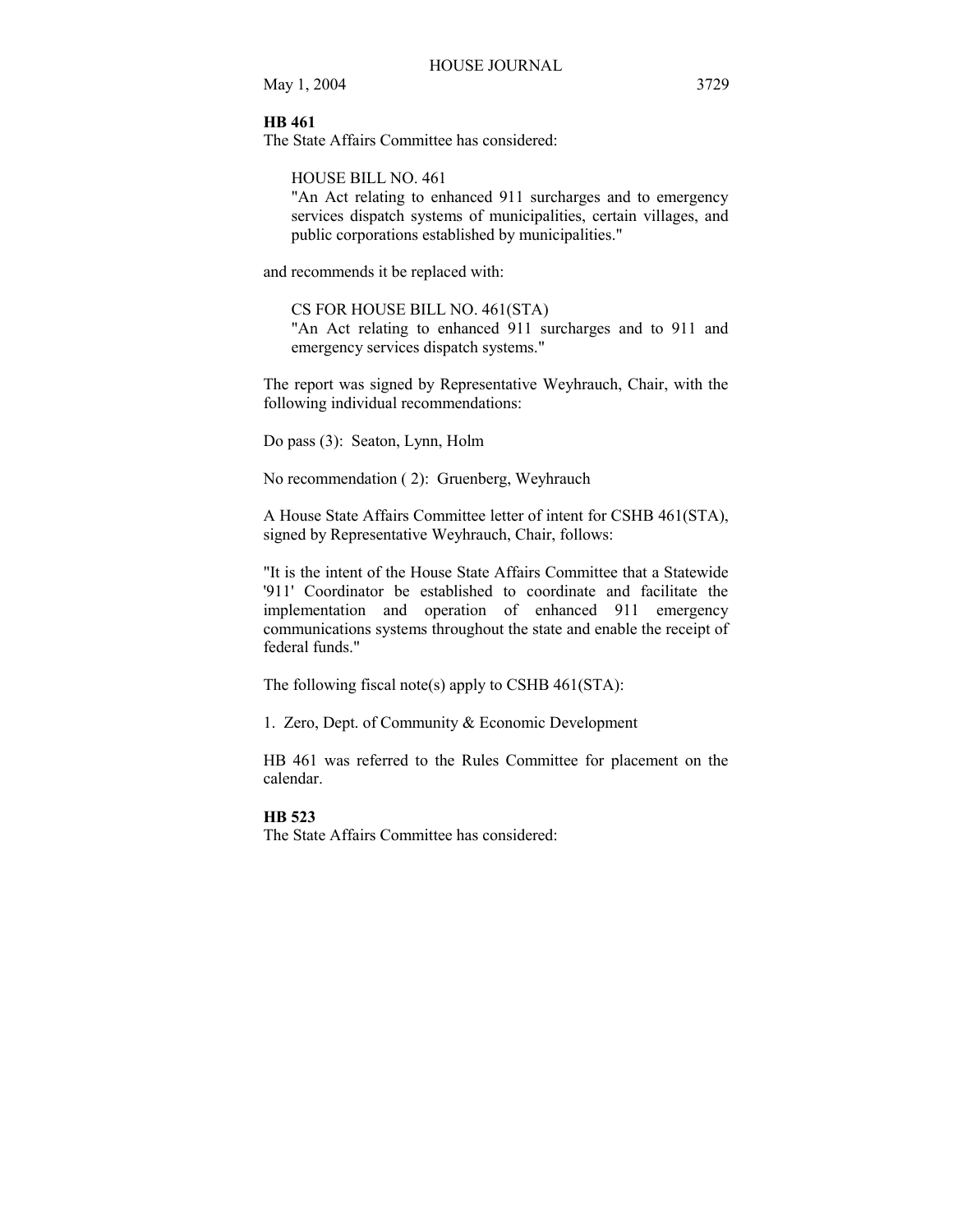HOUSE BILL NO. 523

"An Act relating to qualifications of voters, voter registration, voter residence, precinct boundary modification, recognized political parties, voters unaffiliated with political parties, early voting, absentee voting, ballot counting, voting by mail, initiative, referendum, recall, and definitions; and providing for an effective date."

and recommends it be replaced with:

# CS FOR HOUSE BILL NO. 523(STA)

"An Act relating to qualifications of voters, requirements and procedures regarding independent candidates for President and Vice-President of the United States, voter registration and voter registration records, voter residence, precinct boundary and polling place designation and modification, recognized political parties, voters unaffiliated with political parties, early voting, absentee voting, ballot design, ballot counting, optically scanned and electronically generated ballots, voting electronically, voting by mail, voting machines, vote tally systems, initiative, referendum, recall, and definitions in the Alaska Election Code; relating to incorporation elections; and providing for an effective date."

The report was signed by Representative Weyhrauch, Chair, with the following individual recommendations:

Do pass (4): Gruenberg, Holm, Seaton, Weyhrauch

Amend (1): Lynn

The following fiscal note(s) apply to CSHB  $523(STA)$ :

- 1. Zero, Dept. of Law
- 2. Fiscal, Office of the Governor

HB 523 was referred to the Finance Committee.

\*\*The presence of Representatives Anderson and Kookesh was noted.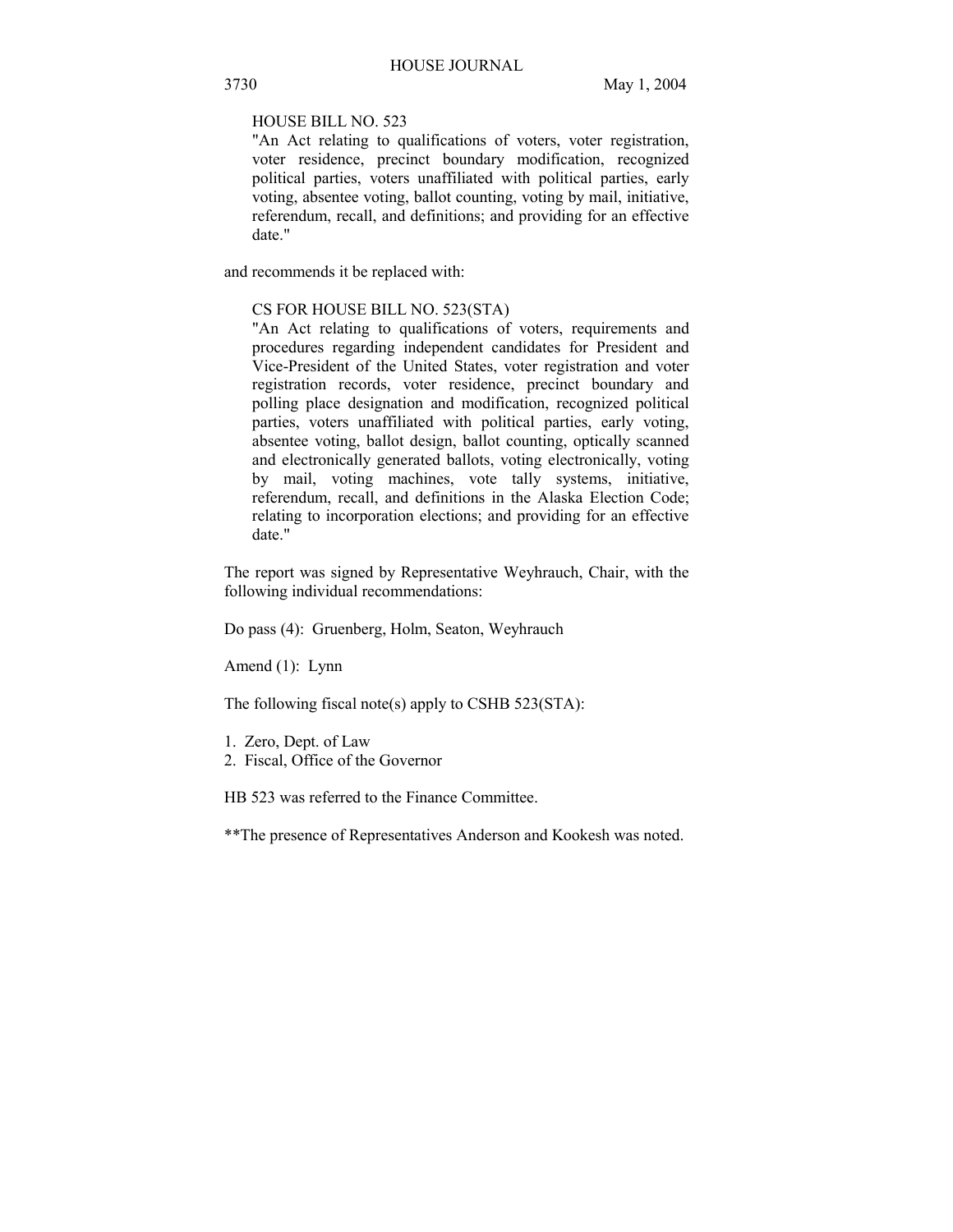# **HB 536**

The State Affairs Committee has considered:

HOUSE BILL NO. 536

"An Act relating to applications for permanent fund dividends by certain individuals serving in the armed forces; and providing for an effective date."

and recommends it be replaced with:

# CS FOR HOUSE BILL NO. 536(STA)

"An Act relating to application for and payment of 2003 and 2004 dividends of certain individuals serving in the armed forces; and providing for an effective date."

The report was signed by Representative Weyhrauch, Chair, with the following individual recommendations:

No recommendation (3): Seaton, Holm, Weyhrauch

Amend (2): Gruenberg, Lynn

The following fiscal note(s) apply to CSHB 536(STA):

1. Fiscal, Dept. of Revenue

HB 536 is on today's first supplemental calendar.

\*\*The presence of Representative Berkowitz was noted.

## **SJR 25**

The State Affairs Committee has considered:

SENATE JOINT RESOLUTION NO. 25 Recommending that certain federal funding restrictions be eased

so that more villages in Alaska would qualify for assistance relating to flooding and erosion.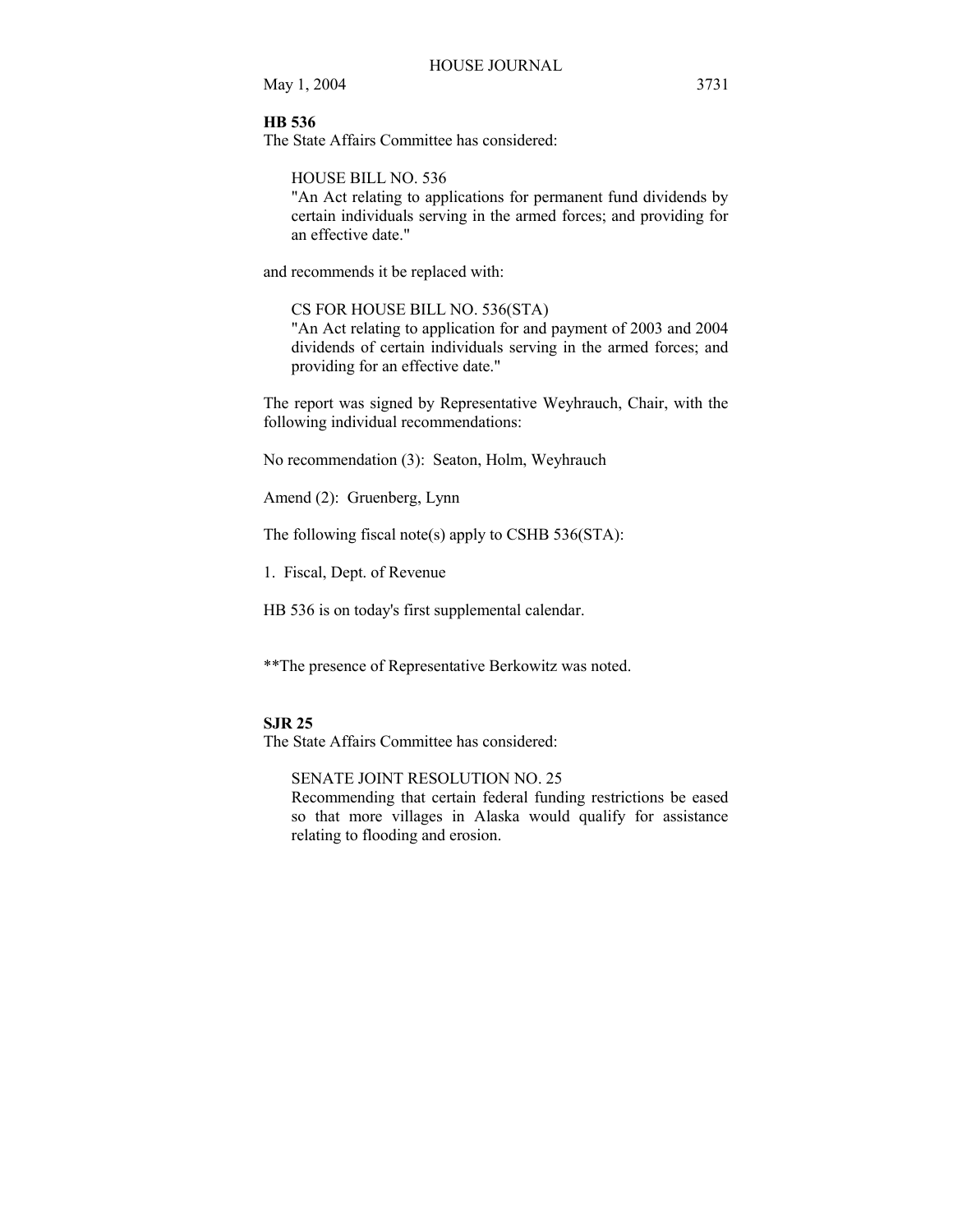The report was signed by Representative Weyhrauch, Chair, with the following individual recommendations:

Do pass (5): Seaton, Gruenberg, Holm, Lynn, Weyhrauch

The following fiscal note(s) apply:

1. Zero, Dept. of Community & Economic Development

SJR 25 was referred to the Rules Committee for placement on the calendar.

## **SB 203**

The Finance Committee has considered:

CS FOR SENATE BILL NO. 203(FIN) am

"An Act relating to administrative hearings, to hearing officers, and to administrative law judges; establishing the office of administrative hearings and relating to that office; and providing for an effective date."

and recommends it be replaced with:

HOUSE CS FOR CS FOR SENATE BILL NO. 203(FIN) (same title)

The report was signed by Representatives Harris and Williams, Cochairs, with the following individual recommendations:

Do pass (7): Meyer, Hawker, Croft, Moses, Fate, Foster, Williams

No recommendation (4): Stoltze, Joule, Chenault, Harris

The following fiscal note(s) apply to HCS CSSB 203(FIN):

- 6. Fiscal, Dept. of Administration
- 7. Fiscal, Dept. of Administration
- 9. Fiscal, Dept. of Public Safety
- 10. Zero, Dept. of Health & Social Services
- 11. Fiscal, Office of the Governor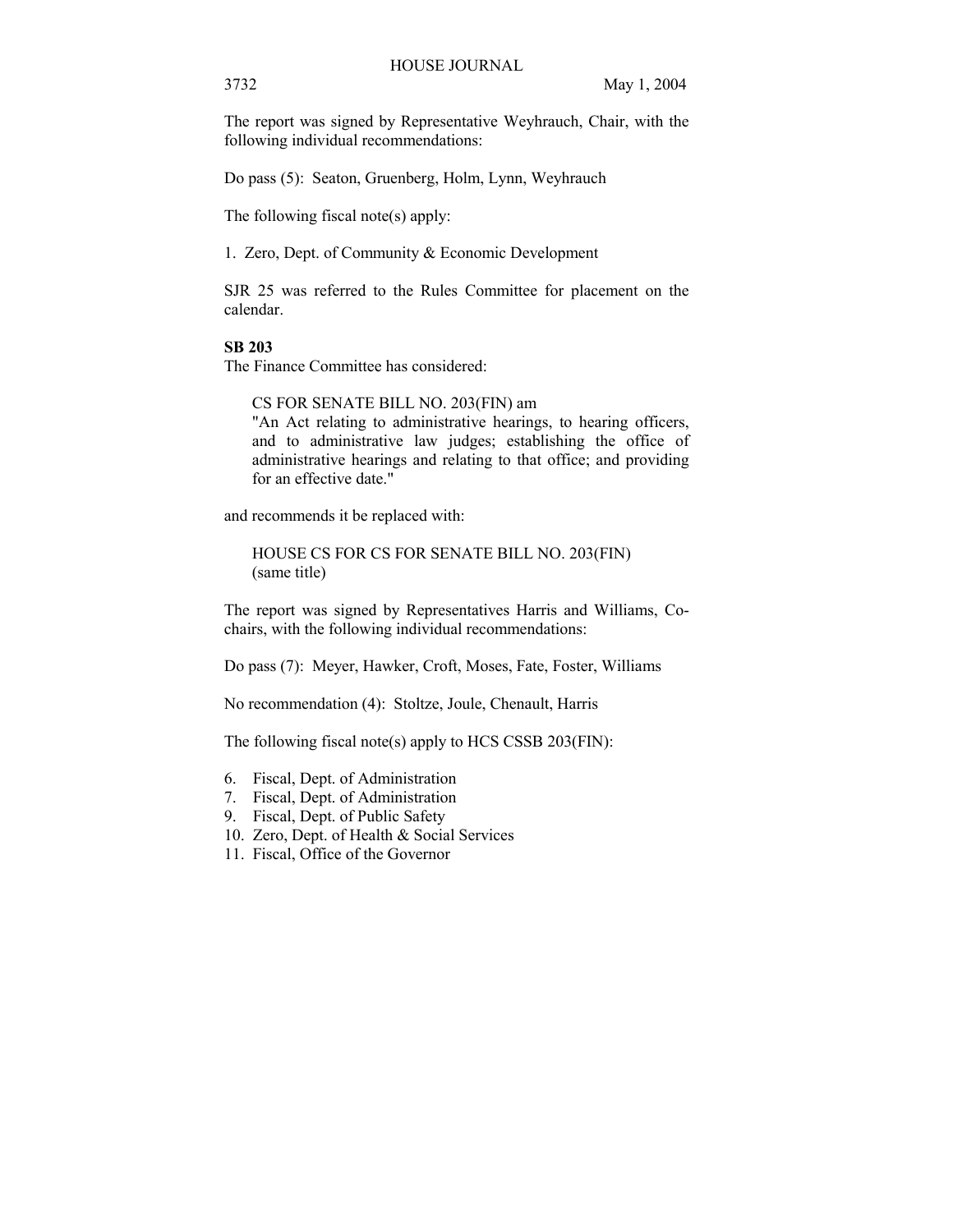- 12. Indeterminate, Dept. of Community & Economic Development
- 13. Zero, Dept. of Education & Early Development
- 14. Indeterminate, Dept. of Environmental Conservation
- 15. Fiscal, Dept. of Community & Economic Development
- 18. Indeterminate, Dept. of Education & Early Development
- 19. Fiscal, Dept. of Revenue
- 20. Fiscal, Dept. of Revenue
- 21. Zero, Dept. of Community & Economic Development
- 22. Zero, Dept. of Labor & Workforce Development
- 23. Zero, Dept. of Labor & Workforce Development
- 24. Indeterminate, Dept. of Law

SB 203 was referred to the Rules Committee for placement on the calendar.

## **SB 227**

The State Affairs Committee has considered:

CS FOR SENATE BILL NO. 227(STA) am "An Act relating to municipal runoff elections and to municipal initiative and referendum elections."

and recommends it be replaced with:

HOUSE CS FOR CS FOR SENATE BILL NO. 227(STA) (same title)

The report was signed by Representative Weyhrauch, Chair, with the following individual recommendations:

Do pass (1): Holm

No recommendation (1): Weyhrauch

Amend (3): Gruenberg, Seaton, Lynn

The following fiscal note(s) apply to HCS CSSB 227(STA):

1. Zero, Dept. of Community & Economic Development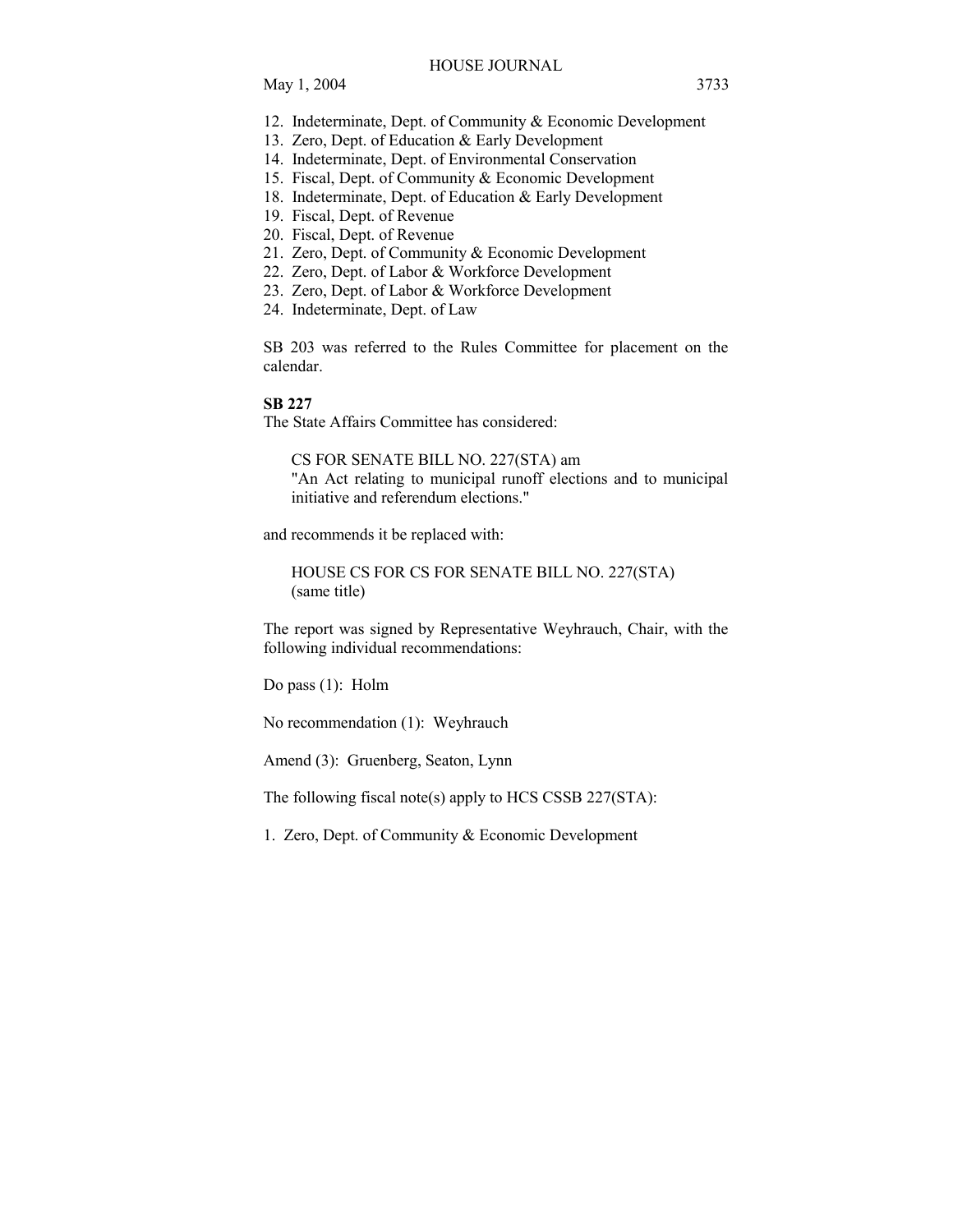CSSB 227(STA) am was referred to the Rules Committee for placement on the calendar.

# **INTRODUCTION OF CITATIONS**

The following citations were introduced and referred to the Rules Committee for placement on the calendar:

Honoring - Dan Salmon, Igiugig Tribal Administrator By Representative Ogg

Honoring - Gastineau Channel Little League Senior Girls All-Stars, State Senior Division Softball Champions, Northwest Region Champions

By Representatives Kerttula, Weyhrauch; Senator Elton

Honoring - Juneau Jumpers By Representatives Kerttula, Weyhrauch; Senator Elton

Honoring - Phyllis and Gene Sundberg on Their 50th Golden Wedding Anniversary By Senator Gary Stevens

In Memoriam - Henry Warren Brewis By Representative Harris

In Memoriam - Alys Lucille Brewis By Representative Harris

In Memoriam - Marina M. Gundersen By Representative Moses

# **INTRODUCTION, FIRST READING, AND REFERENCE OF HOUSE BILLS**

# **HB 562**

HOUSE BILL NO. 562 by the House Community and Regional Affairs Committee, entitled: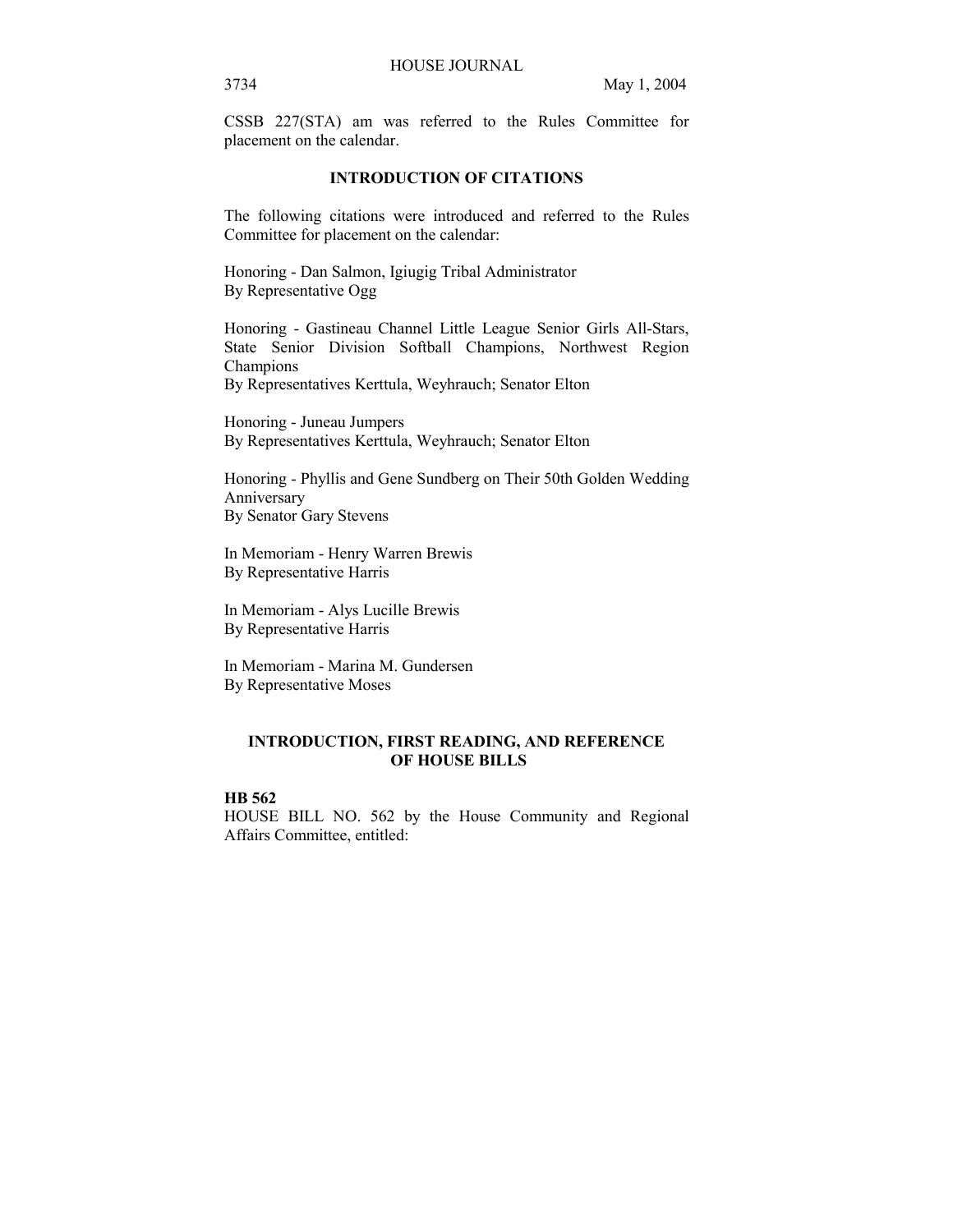"An Act relating to the establishment of the Interior Rivers Port Authority; and providing for an effective date."

was read the first time and referred to the Community & Regional Affairs Committee.

# **CONSIDERATION OF THE DAILY CALENDAR**

## **THIRD READING OF HOUSE BILLS**

## **HB 342**

The following, which was advanced to third reading from the April 30, 2004, calendar (page 3681), was read the third time:

#### CS FOR HOUSE BILL NO. 342(FIN) am

"An Act relating to driving while under the influence, to the definition of 'previously convicted,' to alcohol-related offenses, to ignition interlock devices, and to the issuance of limited driver's licenses; and providing for an effective date."

The Speaker stated that, without objection, CSHB 342(FIN) am would be moved to the bottom of the calendar.

#### **HB 459**

The following, which was advanced to third reading from the April 30, 2004, calendar (page 3716), was read the third time:

CS FOR HOUSE BILL NO. 459(STA)

"An Act relating to optically scanned and electronically generated ballots; and providing for an effective date."

The question being: "Shall CSHB 459(STA) pass the House?" The roll was taken with the following result:

CSHB 459(STA) Third Reading Final Passage

# **YEAS: 34 NAYS: 0 EXCUSED: 2 ABSENT: 4**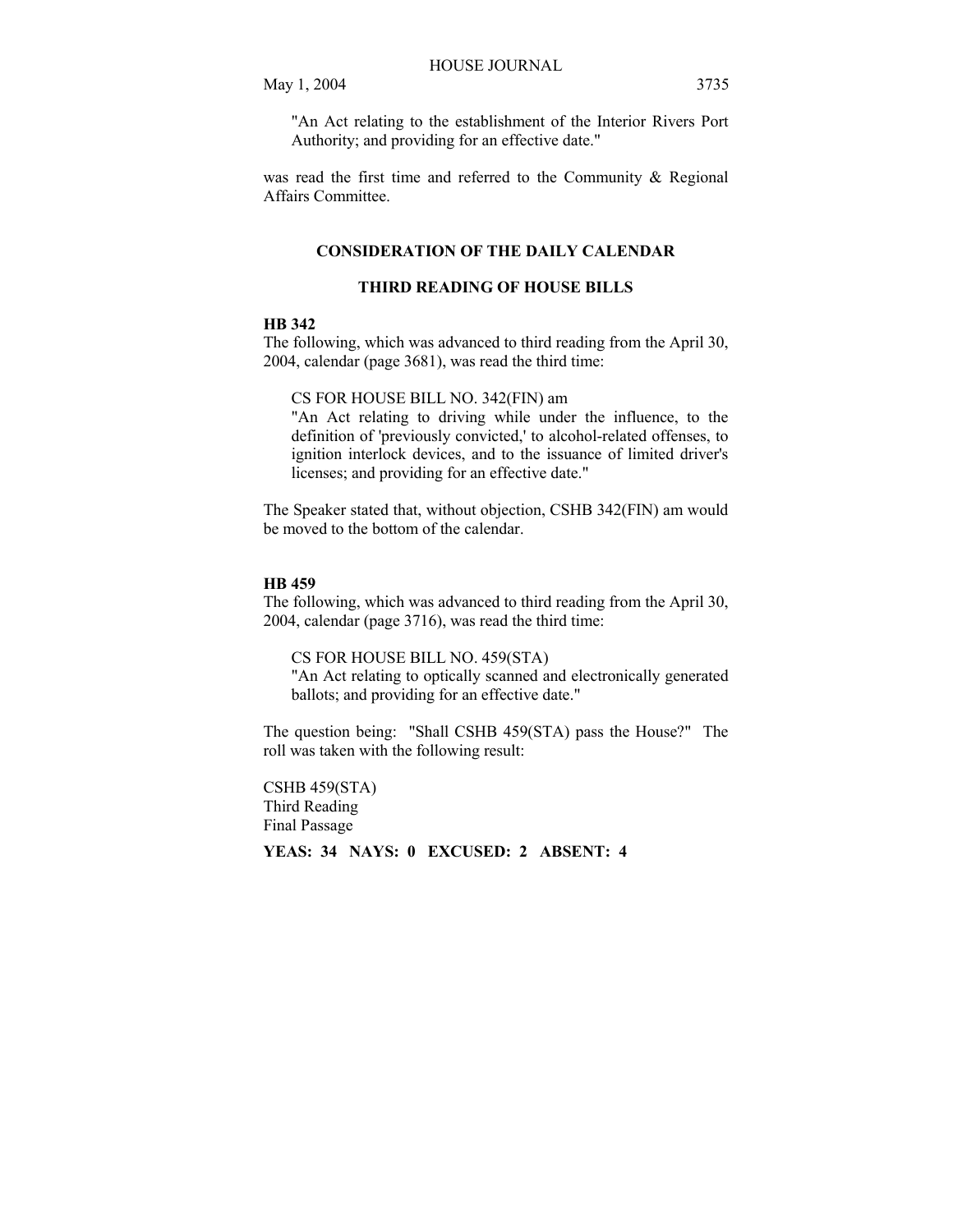Yeas: Anderson, Berkowitz, Chenault, Coghill, Crawford, Croft, Dahlstrom, Fate, Foster, Gara, Gatto, Guttenberg, Harris, Hawker, Heinze, Joule, Kerttula, Kohring, Kookesh, Kott, Lynn, McGuire, Meyer, Morgan, Ogg, Rokeberg, Samuels, Seaton, Stepovich, Stoltze, Weyhrauch, Williams, Wilson, Wolf

Excused: Cissna, Holm

Absent: Gruenberg, Kapsner, Masek, Moses

And so, CSHB 459(STA) passed the House.

Representative Coghill moved and asked unanimous consent that the roll call on the passage of the bill be considered the roll call on the effective date clause. There being no objection, it was so ordered.

CSHB 459(STA) was referred to the Chief Clerk for engrossment.

#### **HB 543**

The following, which was advanced to third reading from the April 30, 2004, calendar (page 3704), was read the third time:

CS FOR HOUSE BILL NO. 543(RLS)

"An Act relating to medical assistance coverage for prescription drugs; and providing for an effective date."

The question being: "Shall CSHB 543(RLS) pass the House?" The roll was taken with the following result:

CSHB 543(RLS) Third Reading Final Passage

#### **YEAS: 31 NAYS: 3 EXCUSED: 2 ABSENT: 4**

Yeas: Berkowitz, Chenault, Crawford, Croft, Dahlstrom, Fate, Foster, Gara, Gatto, Harris, Hawker, Heinze, Joule, Kapsner, Kerttula, Kookesh, Kott, Lynn, McGuire, Meyer, Morgan, Ogg, Rokeberg, Samuels, Seaton, Stepovich, Stoltze, Weyhrauch, Williams, Wilson, Wolf

Nays: Coghill, Kohring, Masek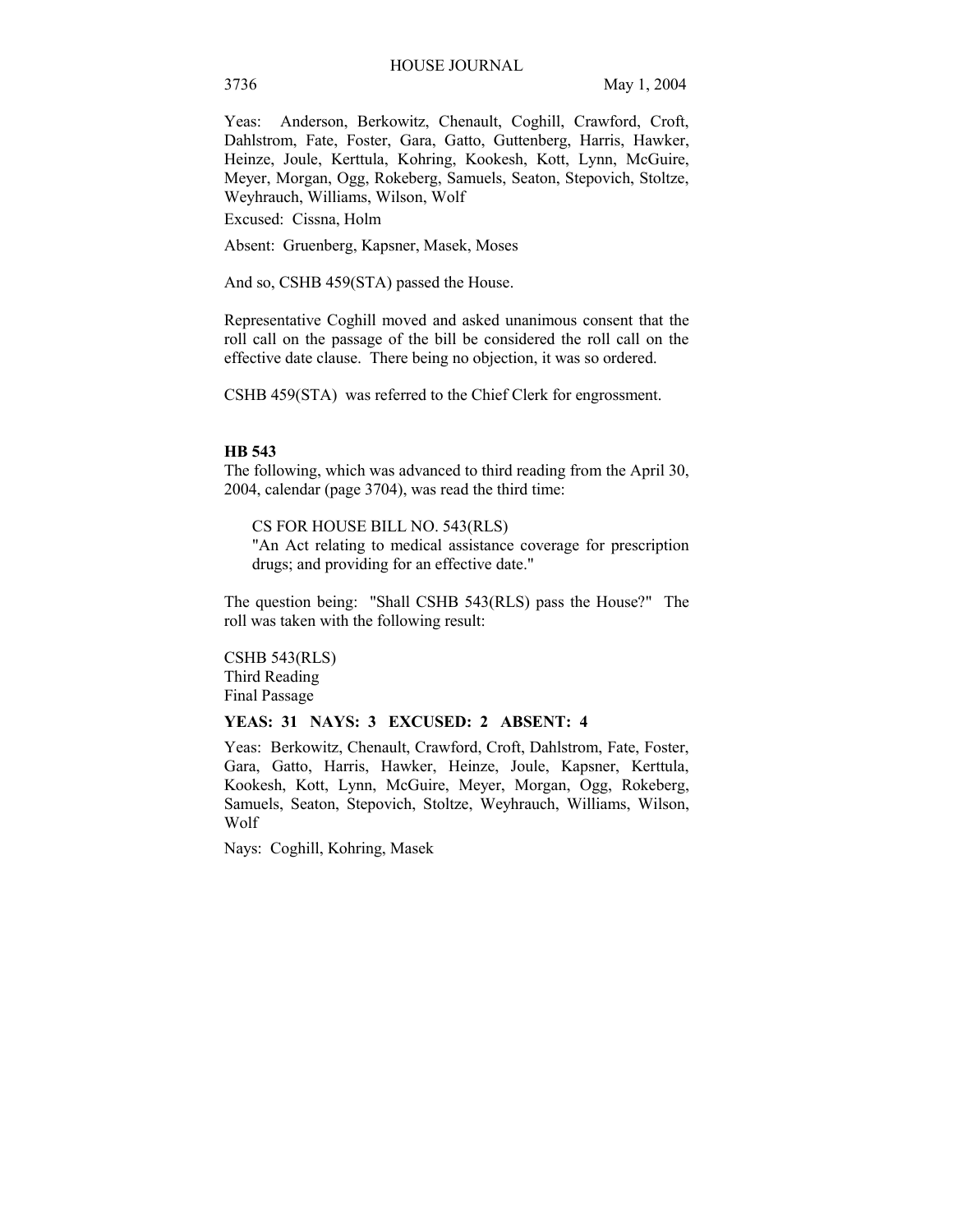Excused: Cissna, Holm

Absent: Anderson, Gruenberg, Guttenberg, Moses

And so, CSHB 543(RLS) passed the House.

Representative Coghill moved and asked unanimous consent that the roll call on the passage of the bill be considered the roll call on the effective date clause. There being no objection, it was so ordered.

Representative Kohring gave notice of reconsideration of the vote on CSHB 543(RLS).

## **HB 551**

The following, which was advanced to third reading from the April 30, 2004, calendar (page 3707), was read the third time:

# CS FOR HOUSE BILL NO. 551(JUD)

"An Act relating to the issuance of teacher certificates to and revocation of teacher certificates of persons convicted of certain felony drug offenses and to the issuance of limited teacher certificates to persons convicted of certain crimes involving a minor and felony drug offenses."

Representative McGuire moved and asked unanimous consent that CSHB 551(JUD) be returned to second reading for the specific purpose of considering Amendment No. 1. There being no objection, it was so ordered.

Amendment No. 1 was offered by Representative McGuire:

Page 2, line 16:

Delete "AS 14.20.030(b) is amended to read"

 Insert "AS 14.20.030 is amended by adding a new subsection to read"

## Page 2, lines 17 - 23:

Delete all material and insert:

 "(c) The commissioner or the Professional Teaching Practices Commission shall revoke the certificate of a person who has been convicted of a crime, or an attempt, solicitation, or conspiracy to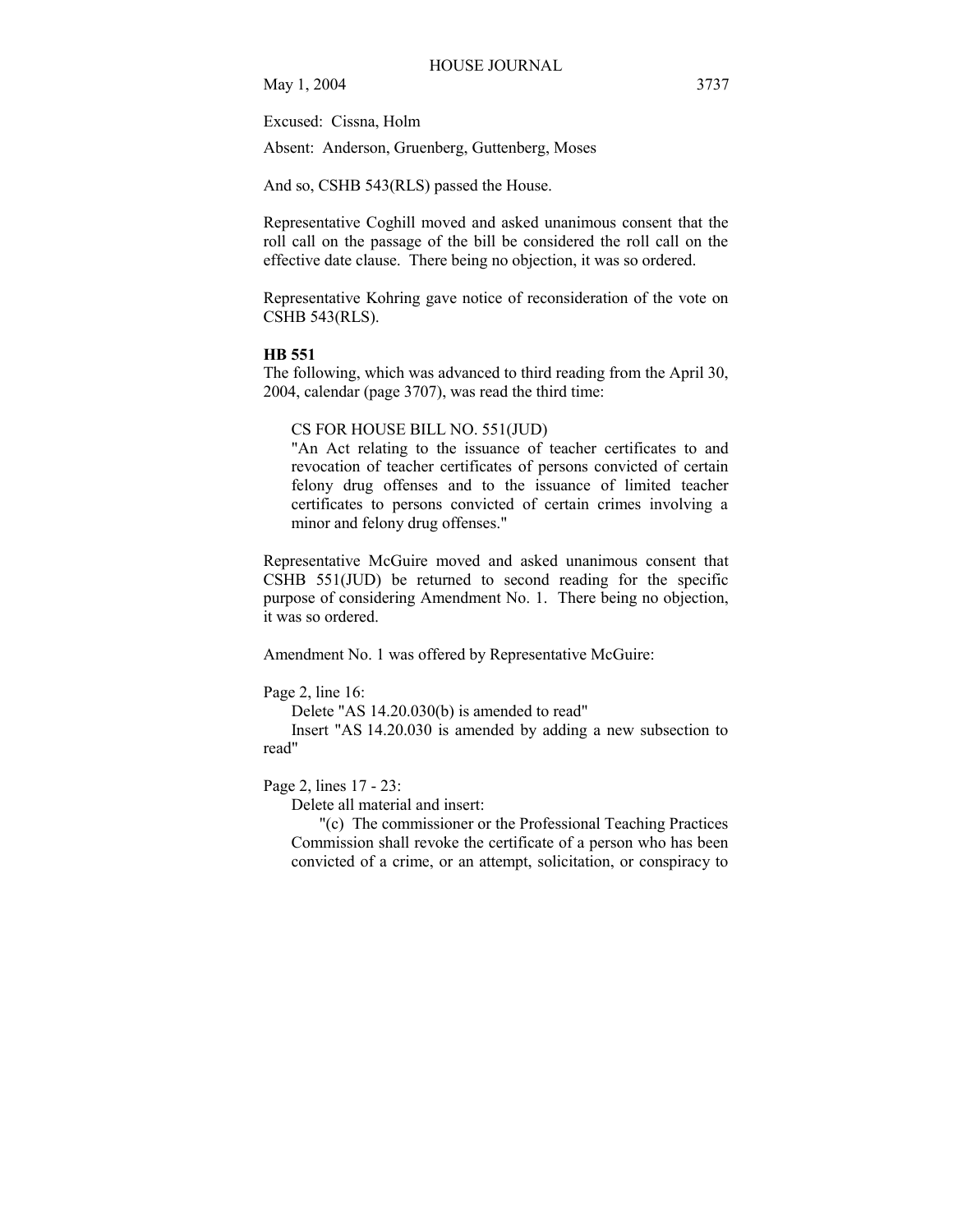commit a crime, involving misconduct involving a controlled substance under AS 11.71.010, 11.71.020(a)(1), 11.71.030(a)(2),  $11.71.030(a)(3)$ , or  $11.71.040(a)(4)$ , or a law or ordinance in another jurisdiction with elements similar to an offense described in this subsection."

Representative McGuire moved and asked unanimous consent that Amendment No. 1 be adopted.

Objection was heard.

Amendment to Amendment No. 1 was offered by Representative McGuire:

Delete "or 11.71.040(a)(4),"

Representative McGuire moved and asked unanimous consent that Amendment to Amendment No. 1 be adopted.

Representative Gara objected and withdrew the objection.

There being no further objection, Amendment to Amendment No. 1 was adopted.

There being no further objection, Amendment No. 1 as amended was adopted.

Representative Kerttula moved and asked unanimous consent that CSHB 551(JUD) am be returned to second reading for the specific purpose of considering Amendment No. 2. There being no objection, it was so ordered.

Amendment No. 2 was offered by Representatives Kerttula and McGuire:

Page 1, line 11 and Page 2, line 21: Delete "**or 11.71.040(a)(4),**"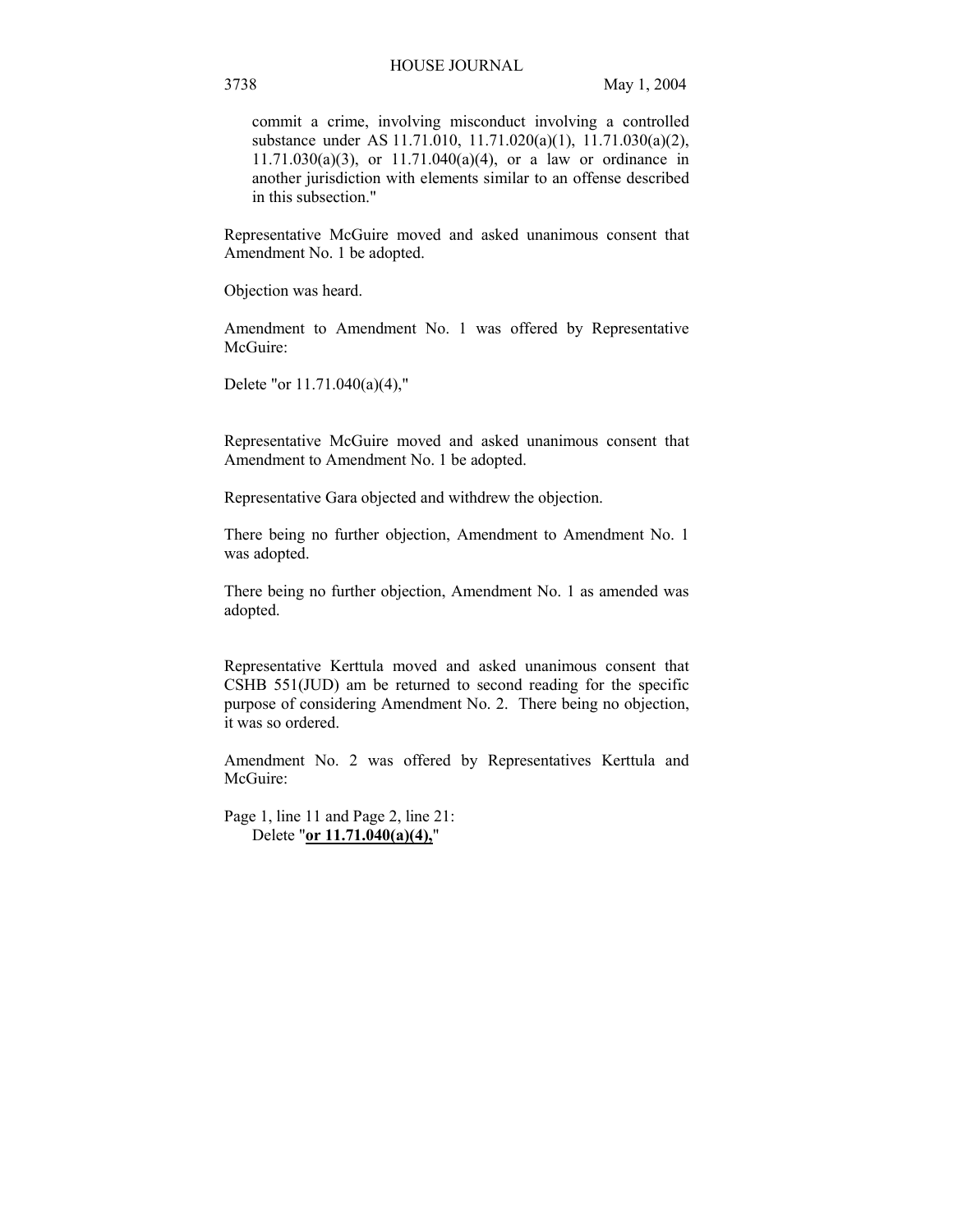Representative Kerttula moved and asked unanimous consent that Amendment No. 2 be adopted. There being no objection, it was so ordered.

The question being: "Shall CSHB 551(JUD) am pass the House?" The roll was taken with the following result:

CSHB 551(JUD) am Third Reading Final Passage

## **YEAS: 36 NAYS: 0 EXCUSED: 2 ABSENT: 2**

Yeas: Anderson, Berkowitz, Chenault, Coghill, Crawford, Croft, Dahlstrom, Fate, Foster, Gara, Gatto, Gruenberg, Guttenberg, Harris, Hawker, Heinze, Joule, Kerttula, Kohring, Kookesh, Kott, Lynn, Masek, McGuire, Meyer, Morgan, Ogg, Rokeberg, Samuels, Seaton, Stepovich, Stoltze, Weyhrauch, Williams, Wilson, Wolf

Excused: Cissna, Holm

Absent: Kapsner, Moses

And so, CSHB 551(JUD) am passed the House and was referred to the Chief Clerk for engrossment.

#### **HB 552**

The following, which was advanced to third reading from the April 30, 2004, calendar (page 3682), was read the third time:

CS FOR HOUSE BILL NO. 552(FIN) "An Act relating to gambling and gaming."

Representative Lynn cited Uniform Rule 39(b) and Mason's Manual 379(2) and moved and asked unanimous consent that CSHB 552(FIN) be referred to the Labor & Commerce Committee.

Objection was heard.

The Speaker ruled the reference to Uniform Rule 39(b) was out of order but the reference to Mason's Manual 379(2) was in order.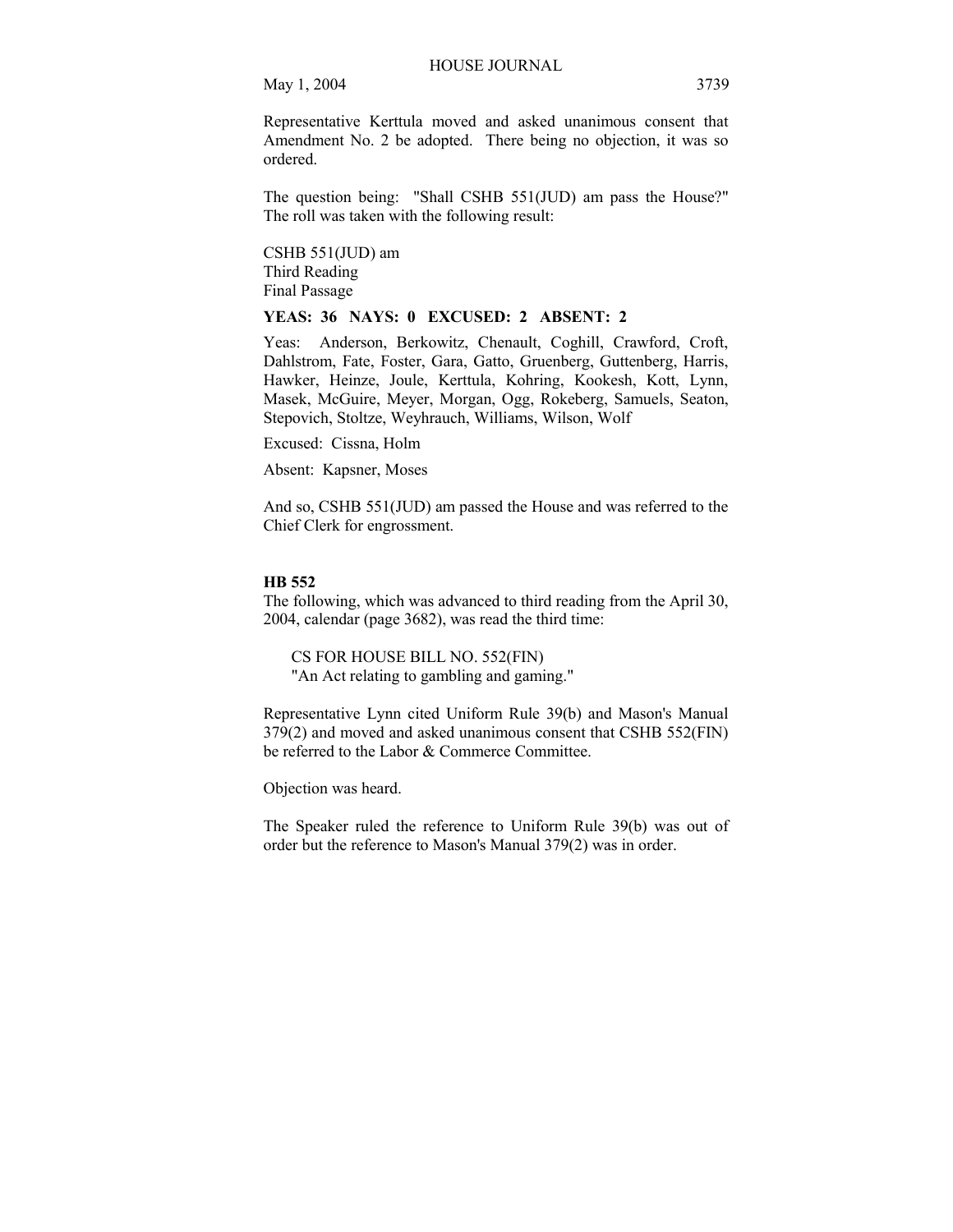Representative Williams placed a call of the House on the bill.

The call was satisfied.

Representative Rokeberg moved and asked unanimous consent to amend the motion to consider CSHB 552(FIN) in the Committee of the Whole.

Representative Crawford objected.

Representative Rokeberg moved and asked unanimous consent to withdraw the motion. There being no objection, it was so ordered.

Representative Rokeberg moved the previous question.

The question being: "Shall CSHB 552(FIN) be referred to the Labor & Commerce Committee?" The roll was taken with the following result:

CSHB 552(FIN) Third Reading Refer to the Labor & Commerce Committee

## **YEAS: 7 NAYS: 31 EXCUSED: 2 ABSENT: 0**

Yeas: Crawford, Gara, Gatto, Joule, Kerttula, Kohring, Lynn

Nays: Anderson, Berkowitz, Chenault, Coghill, Croft, Dahlstrom, Fate, Foster, Gruenberg, Guttenberg, Harris, Hawker, Heinze, Kapsner, Kookesh, Kott, Masek, McGuire, Meyer, Morgan, Moses, Ogg, Rokeberg, Samuels, Seaton, Stepovich, Stoltze, Weyhrauch, Williams, Wilson, Wolf

Excused: Cissna, Holm

And so, the motion failed.

Representative Williams lifted the call.

Representative McGuire placed a call of the House.

The call was satisfied.

The question being: "Shall CSHB 552(FIN) pass the House?" The roll was taken with the following result: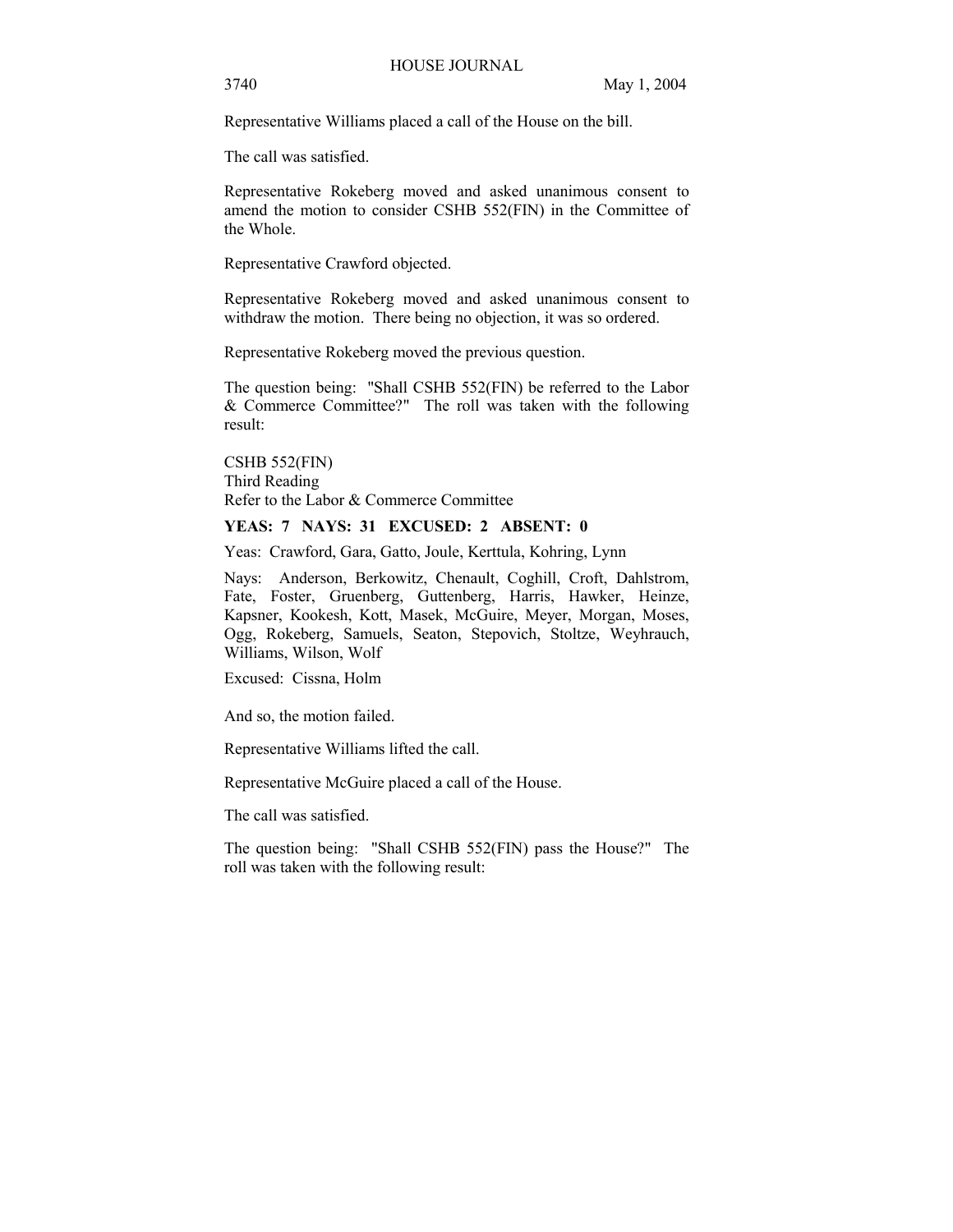CSHB 552(FIN) Third Reading Final Passage

## **YEAS: 19 NAYS: 19 EXCUSED: 2 ABSENT: 0**

Yeas: Anderson, Berkowitz, Chenault, Fate, Foster, Gruenberg, Harris, Hawker, Heinze, Kapsner, Kott, Masek, McGuire, Meyer, Morgan, Moses, Stepovich, Williams, Wolf

Nays: Coghill, Crawford, Croft, Dahlstrom, Gara, Gatto, Guttenberg, Joule, Kerttula, Kohring, Kookesh, Lynn, Ogg, Rokeberg, Samuels, Seaton, Stoltze, Weyhrauch, Wilson

Excused: Cissna, Holm

Rokeberg changed from "Yea" to "Nay".

And so, CSHB 552(FIN) failed to pass the House.

Representative Williams gave notice of reconsideration of the vote on CSHB 552(FIN)(fld H).

#### **HB 559**

The following, which was advanced to third reading from the April 30, 2004, calendar (page 3709), was read the third time:

HOUSE BILL NO. 559

"An Act repealing the termination of the state training and employment program; and providing for an effective date."

Representative Harris moved and asked unanimous consent that HB 559 be returned to second reading for the specific purpose of considering Amendment No. 1. There being no objection, it was so ordered.

Amendment No. 1 was offered by Representatives Rokeberg and Harris:

Page 1, line 1 (title amendment): Delete "**repealing**" Insert "**extending**"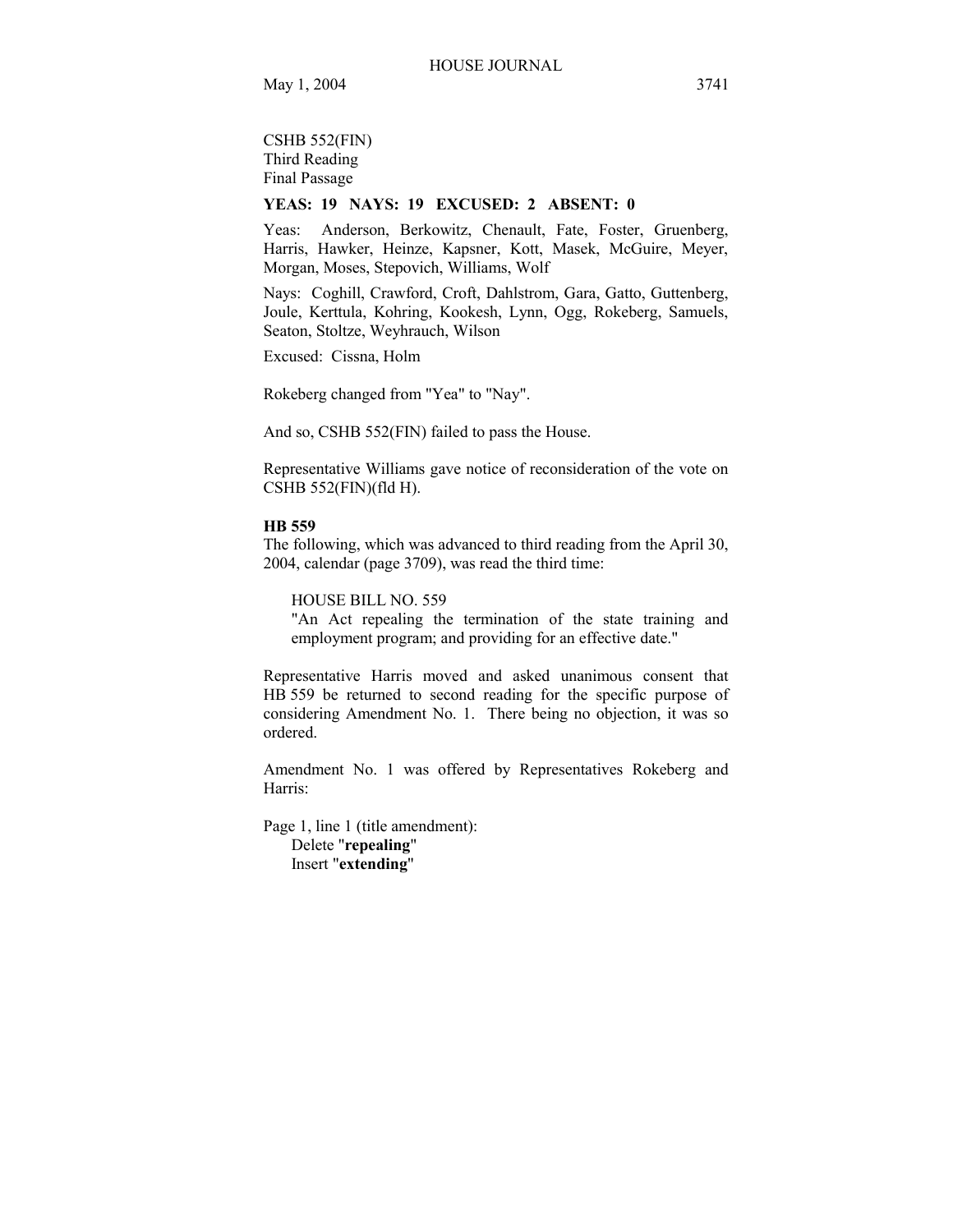Page 1, lines 4 - 5, following "**\* Section 1.**": Delete all material.

 Insert "The uncodified law of the State of Alaska enacted in sec. 6, ch. 116, SLA 1996, as amended by sec. 9, ch. 85, SLA 1998, and by sec. 47, ch. 86, SLA 2002, is amended to read:

Sec. 6. AS 23.15.620, 23.15.625, 23.15.630, 23.15.635, 23.15.640, 23.15.645, 23.15.651, and 23.15.660 are repealed June 30, **2008** [2004]."

Representative Harris moved and asked unanimous consent that Amendment No. 1 be adopted.

Objection was heard and withdrawn. There being no further objection, Amendment No. 1 was adopted and the new title follows:

HOUSE BILL NO. 559 am

"An Act extending the termination of the state training and employment program; and providing for an effective date."

The question being: "Shall HB 559 am pass the House?" The roll was taken with the following result:

HB 559 am Third Reading Final Passage

## **YEAS: 35 NAYS: 1 EXCUSED: 2 ABSENT: 2**

Yeas: Berkowitz, Chenault, Coghill, Crawford, Croft, Dahlstrom, Fate, Foster, Gara, Gatto, Guttenberg, Harris, Hawker, Heinze, Joule, Kapsner, Kerttula, Kookesh, Kott, Lynn, Masek, McGuire, Meyer, Morgan, Moses, Ogg, Rokeberg, Samuels, Seaton, Stepovich, Stoltze, Weyhrauch, Williams, Wilson, Wolf

Nays: Kohring

Excused: Cissna, Holm

Absent: Anderson, Gruenberg

And so, HB 559 am passed the House.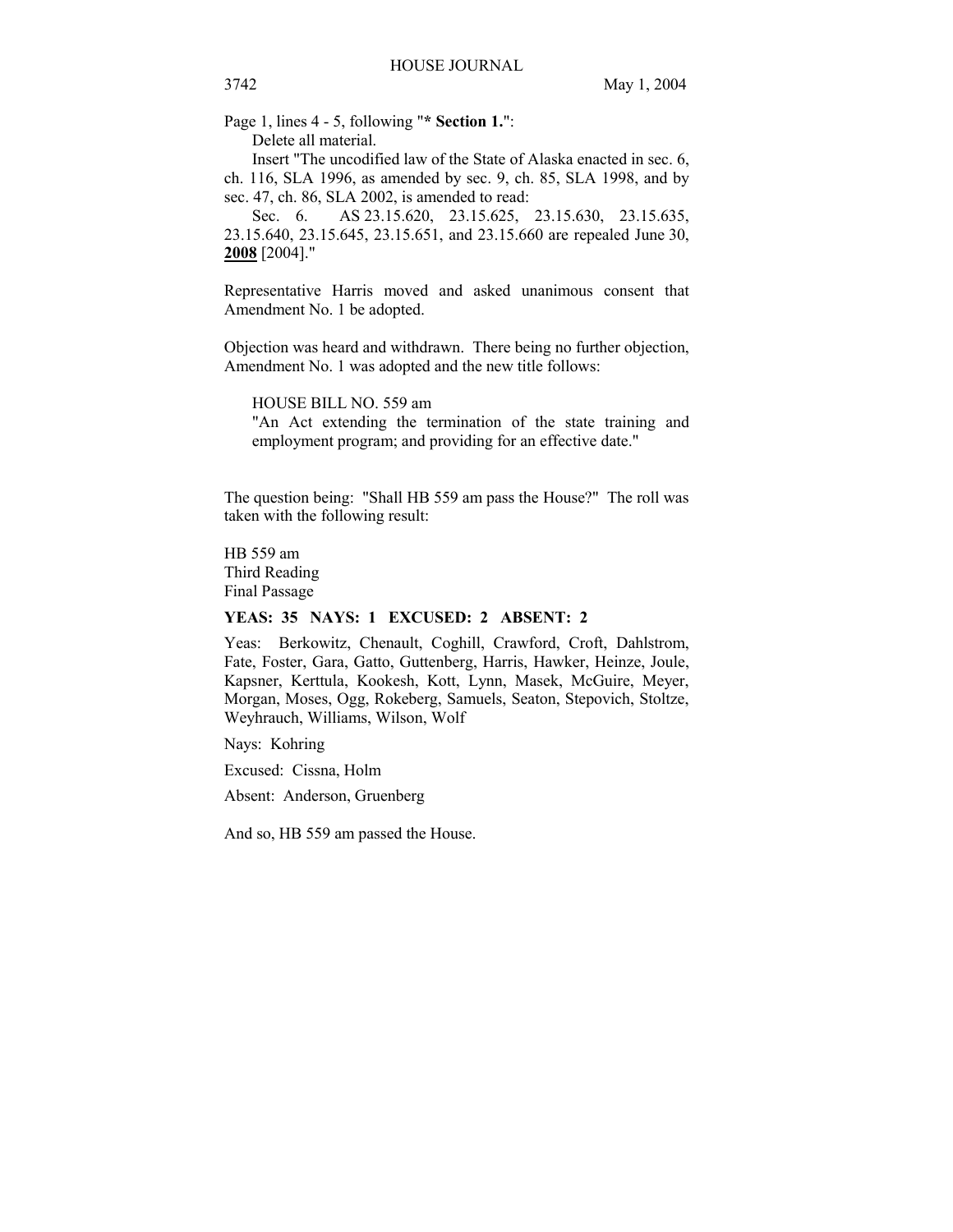Representative Coghill moved and asked unanimous consent that the roll call on the passage of the bill be considered the roll call on the effective date clause. There being no objection, it was so ordered.

HB 559 am was referred to the Chief Clerk for engrossment.

#### **HB 342**

The following, which had been read a third time and moved to the bottom of the calendar (page 3735), was again before the House:

## CS FOR HOUSE BILL NO. 342(FIN) am

"An Act relating to driving while under the influence, to the definition of 'previously convicted,' to alcohol-related offenses, to ignition interlock devices, and to the issuance of limited driver's licenses; and providing for an effective date."

The question being: "Shall CSHB 342(FIN) am pass the House?" The roll was taken with the following result:

CSHB 342(FIN) am Third Reading Final Passage

# **YEAS: 38 NAYS: 0 EXCUSED: 2 ABSENT: 0**

Yeas: Anderson, Berkowitz, Chenault, Coghill, Crawford, Croft, Dahlstrom, Fate, Foster, Gara, Gatto, Gruenberg, Guttenberg, Harris, Hawker, Heinze, Joule, Kapsner, Kerttula, Kohring, Kookesh, Kott, Lynn, Masek, McGuire, Meyer, Morgan, Moses, Ogg, Rokeberg, Samuels, Seaton, Stepovich, Stoltze, Weyhrauch, Williams, Wilson, Wolf

Excused: Cissna, Holm

And so, CSHB 342(FIN) am passed the House.

Representative Coghill moved and asked unanimous consent that the roll call on the passage of the bill be considered the roll call on the effective date clause. There being no objection, it was so ordered.

CSHB 342(FIN) am was referred to the Chief Clerk for engrossment.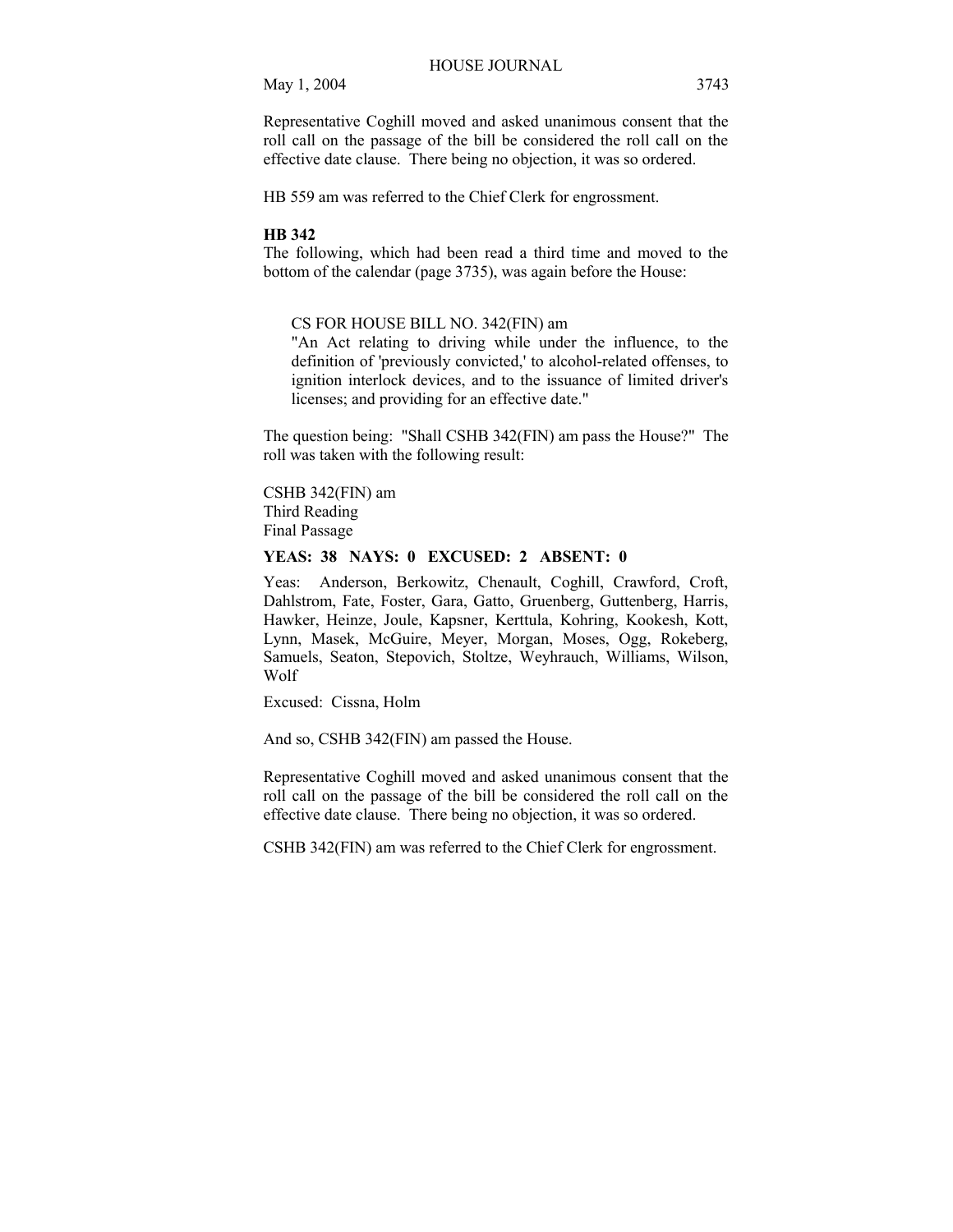# **CONSIDERATION OF THE FIRST SUPPLEMENTAL CALENDAR**

Representative Coghill moved and asked unanimous consent that the House adopt the First Supplemental Calendar. There being no objection, the following was adopted:

# HB 536 PFUND APPLICATION DEADLINES: MILITARY

# **SECOND READING OF HOUSE BILLS**

## **HB 536**

The following was read the second time:

HOUSE BILL NO. 536

"An Act relating to applications for permanent fund dividends by certain individuals serving in the armed forces; and providing for an effective date."

with the: Journal Page

| MLV RPT CS(MLV) NT 4DP 1NR | 3253 |
|----------------------------|------|
| FN1: (REV)                 | 3254 |
| STA RPT CS(STA)NT 3NR 2AM  | 3731 |
| FN1: (REV)                 | 3731 |

Representative Coghill moved and asked unanimous consent that the following committee substitute be adopted in lieu of the original bill:

#### CS FOR HOUSE BILL NO. 536(MLV)

"An Act relating to applications for permanent fund dividends by certain individuals serving in the armed forces, and to payment of certain 2003 and 2004 dividends; and providing for an effective date."

There being no objection, it was so ordered.

Representative Coghill moved and asked unanimous consent that CSHB 536(MLV) be considered engrossed, advanced to third reading, and placed on final passage. There being no objection, it was so ordered.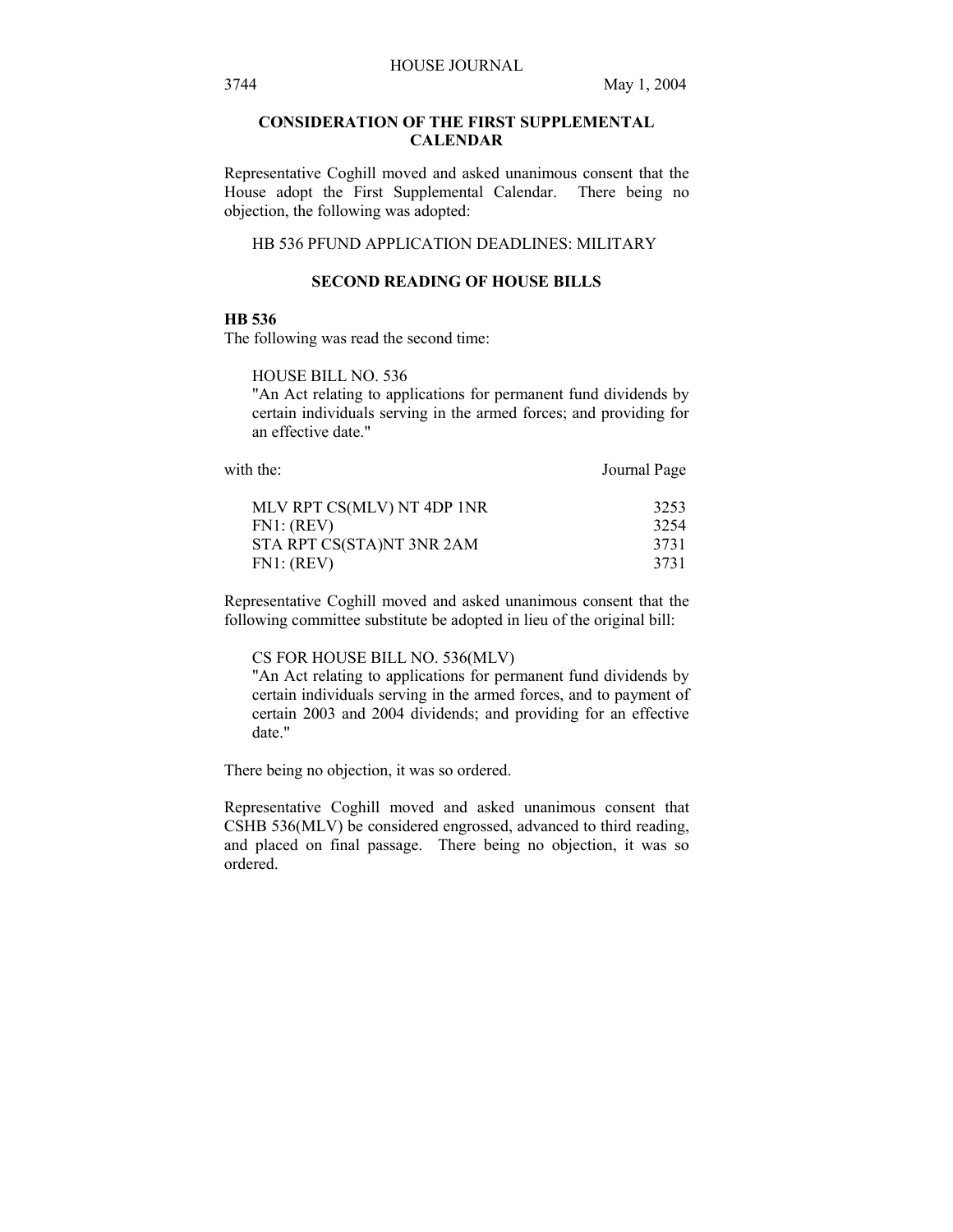CSHB 536(MLV) was read the third time.

The question being: "Shall CSHB 536(MLV) pass the House?" The roll was taken with the following result:

CSHB 536(MLV) Third Reading Final Passage

#### **YEAS: 37 NAYS: 0 EXCUSED: 2 ABSENT: 1**

Yeas: Anderson, Berkowitz, Chenault, Coghill, Crawford, Croft, Dahlstrom, Fate, Foster, Gara, Gatto, Gruenberg, Guttenberg, Harris, Hawker, Heinze, Joule, Kapsner, Kerttula, Kohring, Kookesh, Kott, Lynn, Masek, McGuire, Meyer, Morgan, Moses, Ogg, Rokeberg, Samuels, Seaton, Stepovich, Stoltze, Williams, Wilson, Wolf

Excused: Cissna, Holm

Absent: Weyhrauch

And so, CSHB 536(MLV) passed the House.

Representative Coghill moved and asked unanimous consent that the roll call on the passage of the bill be considered the roll call on the effective date clause. There being no objection, it was so ordered.

CSHB 536(MLV) was referred to the Chief Clerk for engrossment.

# **CONSIDERATION OF THE DAILY CALENDAR**  (continued)

# **LEGISLATIVE CITATIONS**

Representative Coghill moved and asked unanimous consent that the House approve the citations on the calendar. There being no objection, the following citations were approved and sent to enrolling:

Honoring - Peter Christopher

By Representatives Gatto, Stoltze, Kott, Anderson, Berkowitz, Chenault, Cissna, Crawford, Croft, Dahlstrom, Fate, Gara, Gruenberg, Guttenberg, Harris, Hawker, Holm, Joule, Kapsner, Kerttula, Kohring, Lynn, Masek, McGuire, Meyer, Ogg, Rokeberg, Samuels, Seaton, Stepovich, Weyhrauch, Williams, Wilson, Wolf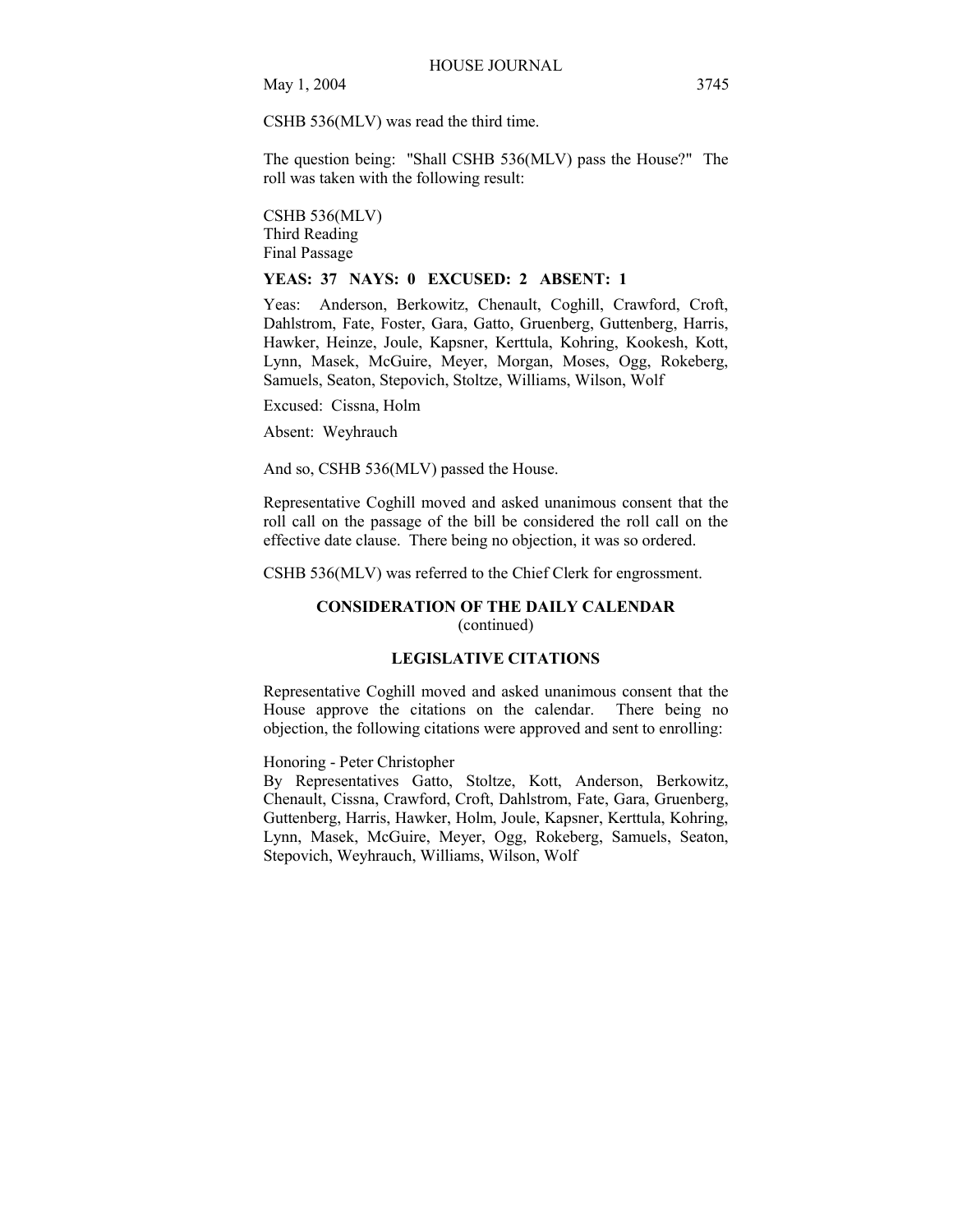#### Honoring - Mary Combs

By Representatives Gatto, Stoltze, Kott, Anderson, Berkowitz, Chenault, Cissna, Crawford, Croft, Dahlstrom, Fate, Gara, Gruenberg, Guttenberg, Harris, Hawker, Holm, Joule, Kapsner, Kerttula, Kohring, Lynn, Masek, McGuire, Meyer, Ogg, Rokeberg, Samuels, Seaton, Stepovich, Weyhrauch, Williams, Wilson, Wolf

## Honoring - Sandra Dillon

By Representatives Gatto, Stoltze, Kott, Anderson, Berkowitz, Chenault, Cissna, Crawford, Croft, Dahlstrom, Fate, Gara, Gruenberg, Guttenberg, Harris, Hawker, Holm, Joule, Kapsner, Kerttula, Kohring, Lynn, Masek, McGuire, Meyer, Ogg, Rokeberg, Samuels, Seaton, Stepovich, Weyhrauch, Williams, Wilson, Wolf

Honoring - Lumen Christi High School 2A Boys State Basketball Champions

By Representatives Stoltze, Lynn, Kott, Anderson, Berkowitz, Chenault, Cissna, Coghill, Crawford, Croft, Dahlstrom, Fate, Gara, Gatto, Gruenberg, Guttenberg, Harris, Hawker, Holm, Joule, Kapsner, Kerttula, Kohring, Masek, McGuire, Meyer, Ogg, Rokeberg, Samuels, Seaton, Stepovich, Weyhrauch, Williams, Wilson, Wolf

Honoring - Valley Hospital Women's Hockey Team

By Representatives Gatto, Stoltze, Kott, Anderson, Berkowitz, Chenault, Cissna, Crawford, Croft, Dahlstrom, Fate, Gara, Gruenberg, Guttenberg, Harris, Hawker, Holm, Joule, Kapsner, Kerttula, Kohring, Lynn, Masek, McGuire, Meyer, Ogg, Rokeberg, Samuels, Seaton, Stepovich, Weyhrauch, Williams, Wilson, Wolf

Celebrating - First Presbyterian Church of Wrangell Alaska, 125 Years of Mission and Ministry

By Representatives Wilson, Kott, Anderson, Berkowitz, Chenault, Cissna, Crawford, Coghill, Croft, Dahlstrom, Fate, Gara, Gatto, Gruenberg, Guttenberg, Harris, Hawker, Holm, Joule, Kapsner, Kerttula, Kohring, Lynn, Masek, McGuire, Meyer, Morgan, Ogg, Rokeberg, Samuels, Seaton, Stepovich, Stoltze, Weyhrauch, Williams, Wolf; Senator Stedman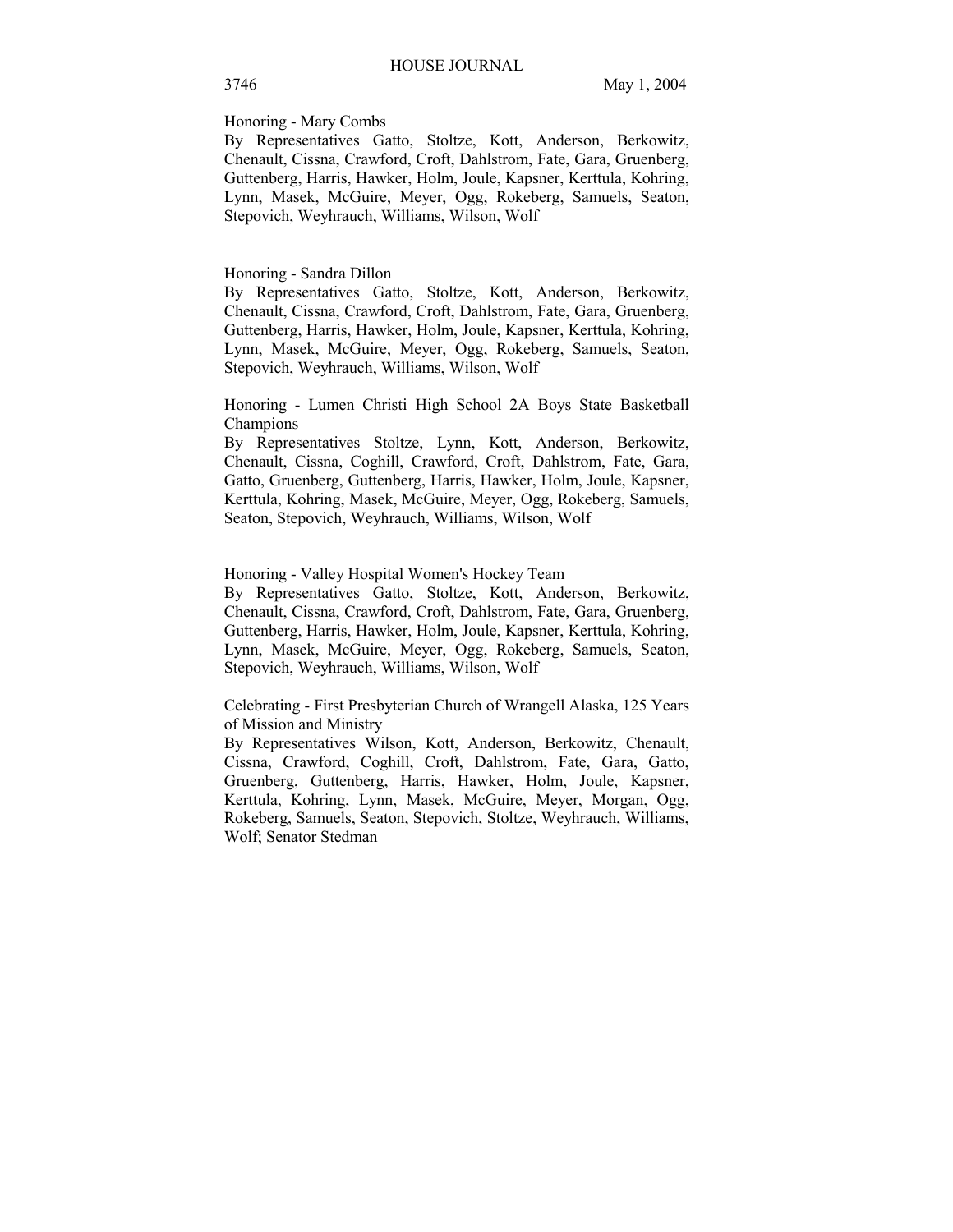# In Memoriam - Priscilla Bacon

By Representatives Gatto, Stoltze, Kott, Anderson, Berkowitz, Chenault, Cissna, Coghill, Crawford, Croft, Dahlstrom, Fate, Foster Gara, Gruenberg, Guttenberg, Harris, Hawker, Holm, Joule, Kapsner, Kerttula, Kohring, Lynn, Masek, McGuire, Meyer, Morgan, Ogg, Rokeberg, Samuels, Seaton, Stepovich, Weyhrauch, Williams, Wilson, Wolf

# In Memoriam - Mary Richards Sarvela

By Senator Stedman: Representatives Kott, Anderson, Berkowitz, Chenault, Cissna, Coghill, Crawford, Croft, Dahlstrom, Fate, Foster, Gara, Gatto, Gruenberg, Guttenberg, Harris, Hawker, Holm, Joule, Kapsner, Kerttula, Kohring, Lynn, Masek, McGuire, Meyer, Morgan, Ogg, Rokeberg, Samuels, Seaton, Stepovich, Stoltze, Weyhrauch, Williams, Wilson, Wolf

### **UNFINISHED BUSINESS**

#### **HB 468**

The Speaker stated that, without objection, reconsideration (page 3713) of the following will be held to May 3, 2004:

CS FOR HOUSE BILL NO. 468(JUD)(ct rule fld)

"An Act relating to the amount of the bond required to stay execution of a judgment in civil litigation involving a signatory, a successor of a signatory, or an affiliate of a signatory to the tobacco product Master Settlement Agreement during an appeal; and providing for an effective date."

# **CONCUR IN SENATE AMENDMENTS**

## **HB 414**

Representative Coghill moved and asked unanimous consent that the House consider the Senate message (page 3477) on the following at this time:

CS FOR HOUSE BILL NO. 414(JUD)

"An Act relating to filling a vacancy in the office of United States senator, and to the definition of 'political party.'"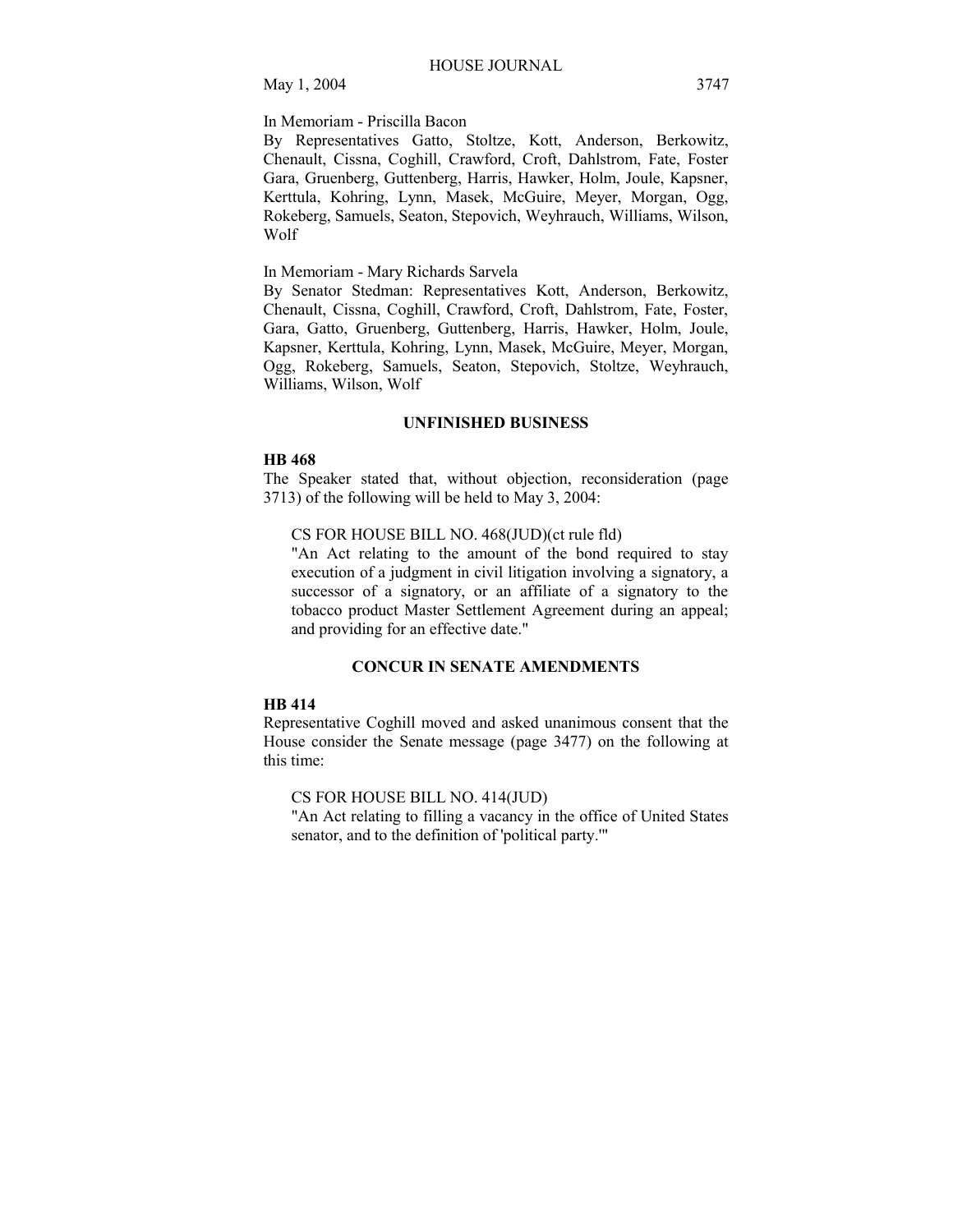and

SENATE CS FOR CS FOR HOUSE BILL NO. 414(JUD) "An Act relating to filling a vacancy in the office of United States senator, and to the definition of 'political party'; and providing for an effective date."

(technical title change)

Representative Berkowitz objected and withdrew the objection.

There being no further objection, it was so ordered.

Representative Coghill moved that the House concur in the Senate amendment to CSHB 414(JUD), thus adopting SCS CSHB 414(JUD), and recommended that the members vote no.

The question being: "Shall the House concur in the Senate amendment to CSHB 414(JUD)?" The roll was taken with the following result:

SCS CSHB 414(JUD) Concur

## **YEAS: 0 NAYS: 37 EXCUSED: 2 ABSENT: 1**

Nays: Anderson, Berkowitz, Chenault, Coghill, Crawford, Croft, Dahlstrom, Fate, Foster, Gara, Gatto, Gruenberg, Guttenberg, Harris, Hawker, Heinze, Joule, Kapsner, Kerttula, Kohring, Kookesh, Kott, Lynn, Masek, McGuire, Meyer, Morgan, Moses, Ogg, Rokeberg, Samuels, Seaton, Stepovich, Stoltze, Williams, Wilson, Wolf

Excused: Cissna, Holm

Absent: Weyhrauch

And so, the House failed to concur in the Senate amendment, thus failing to adopt SCS CSHB 414(JUD).

The Chief Clerk notified the Senate and respectfully requested it to recede.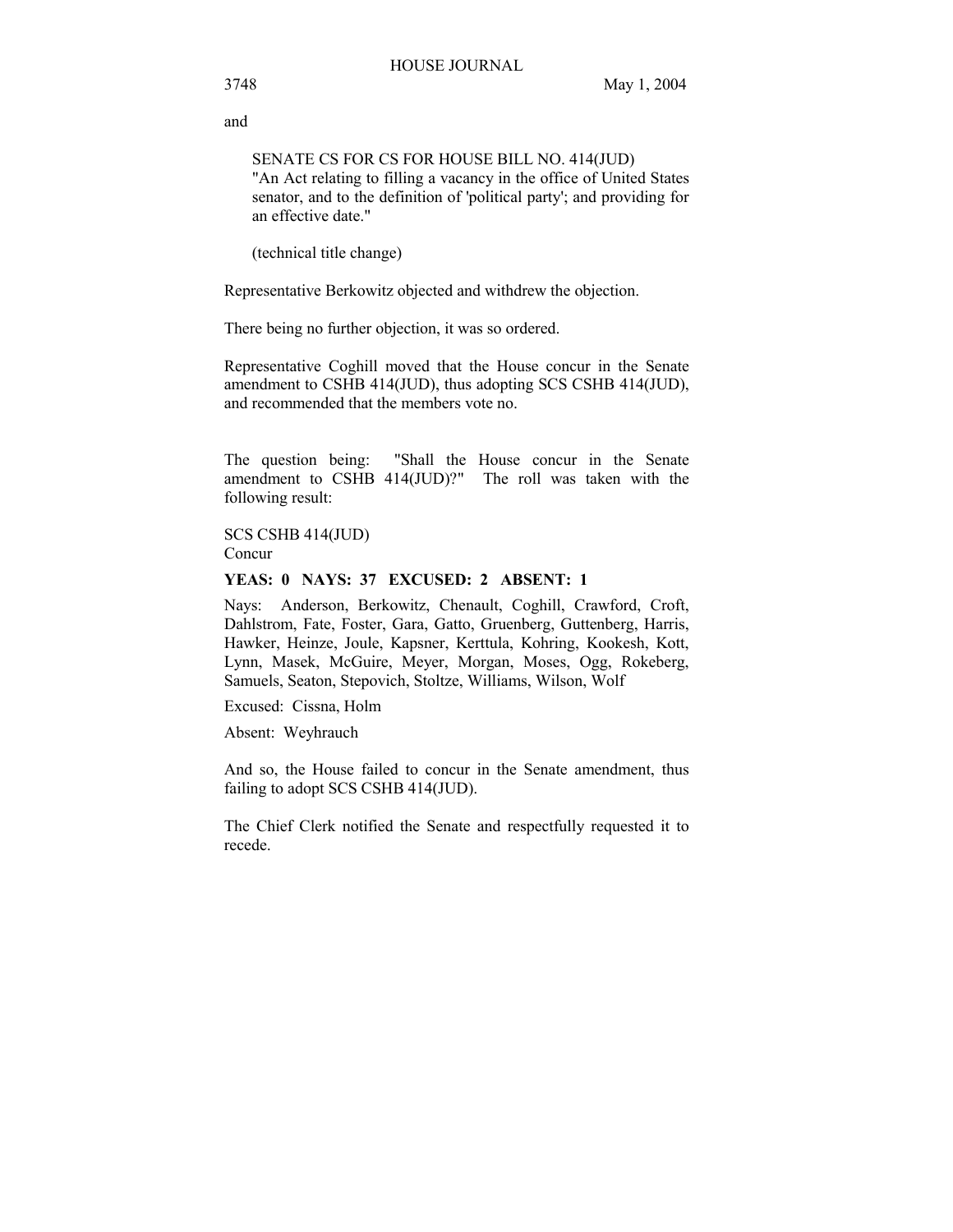# **UNFINISHED BUSINESS**

#### **HB 342**

Representatives Rokeberg and Wilson added their names as cosponsors to:

## CS FOR HOUSE BILL NO. 342(FIN) am

"An Act relating to driving while under the influence, to the definition of 'previously convicted,' to alcohol-related offenses, to ignition interlock devices, and to the issuance of limited driver's licenses; and providing for an effective date."

# **HB 427**

Representative Gruenberg added his name as cosponsor to:

#### CS FOR HOUSE BILL NO. 427(JUD)

"An Act relating to guardianships and conservatorships, to the public guardian and the office of public advocacy, to private professional guardians and private professional conservators, to court visitors, court-appointed attorneys, guardians ad litem, and fiduciaries, and to the protection of the person or property of certain individuals, including minors; amending Rule 17(c), Alaska Rules of Civil Procedure, and Rules 16(f) and 17(e), Alaska Rules of Probate Procedure; and providing for an effective date."

# **HB 472**

Representative Gruenberg removed his name as cosponsor to:

#### CS FOR HOUSE BILL NO. 472(JUD) am

"An Act relating to claims for personal injury or wrongful death against health care providers; and providing for an effective date."

# **ENGROSSMENT**

## **HB 342**

CSHB 342(FIN) am was engrossed, signed by the Speaker and Chief Clerk and transmitted to the Senate for consideration.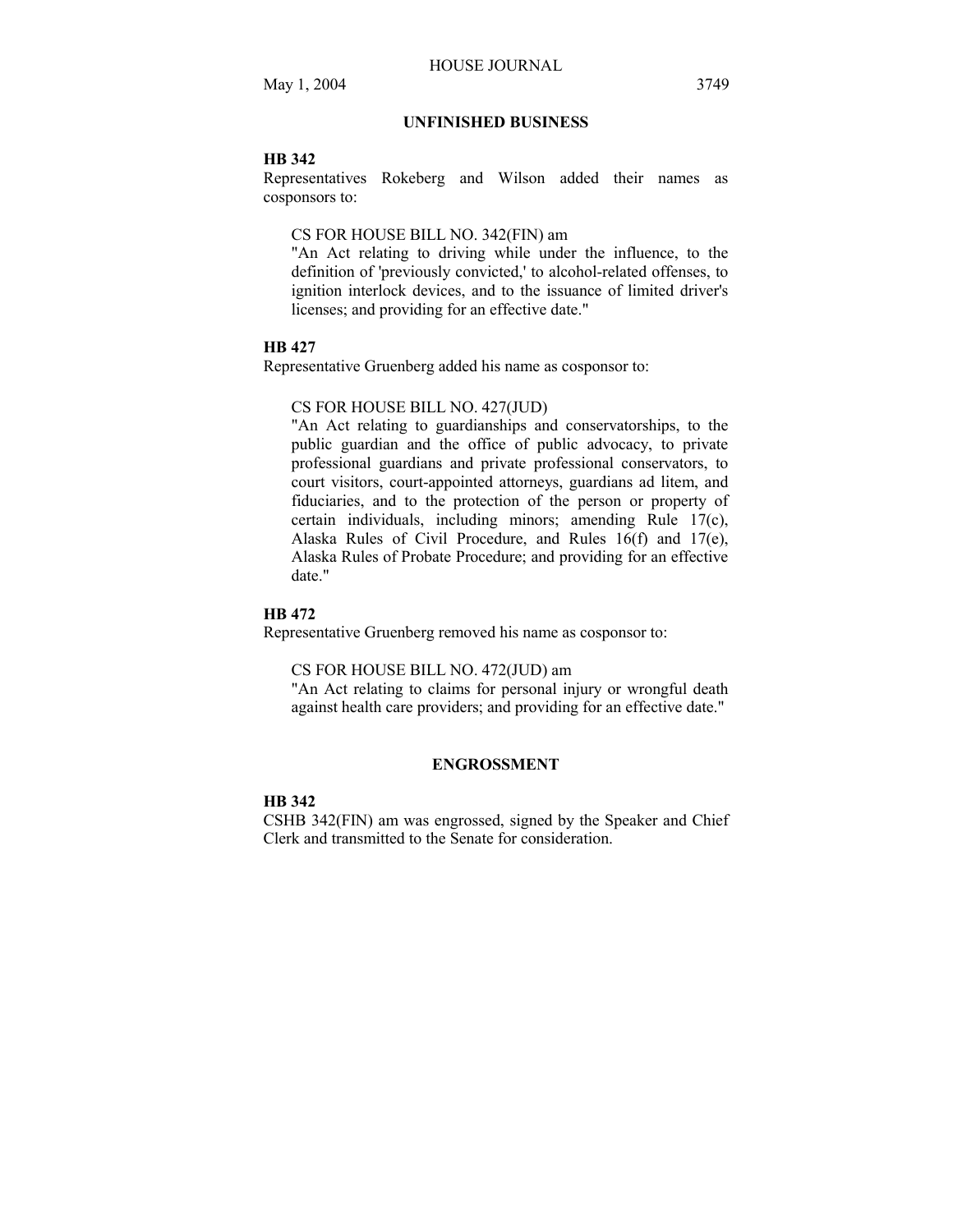# **HB 422**

Reconsideration of the following was not taken up on this legislative day. It was engrossed, signed by the Speaker and Chief Clerk and transmitted to the Senate for consideration:

# CS FOR HOUSE BILL NO. 422(STA)

"An Act repealing the special subaccount established in the constitutional budget reserve fund; and providing for an effective date."

# **HB 459**

CSHB 459(STA) was engrossed, signed by the Speaker and Chief Clerk and transmitted to the Senate for consideration.

# **HB 531**

The following, which passed the House (page 3701), was engrossed, signed by the Speaker and Chief Clerk and transmitted to the Senate for consideration.

# CS FOR HOUSE BILL NO. 531(FIN) am

"An Act relating to natural gas exploration and development and to nonconventional gas, and amending the section under which shallow natural gas leases may be issued; and providing for an effective date."

# **HB 536**

CSHB 536(MLV) was engrossed, signed by the Speaker and Chief Clerk and transmitted to the Senate for consideration.

# **HB 551**

CSHB 551(JUD) am was engrossed, signed by the Speaker and Chief Clerk and transmitted to the Senate for consideration.

# **HB 559**

HB 559 am was engrossed, signed by the Speaker and Chief Clerk and transmitted to the Senate for consideration.

# **ANNOUNCEMENTS**

House committee schedules are published daily under separate cover.